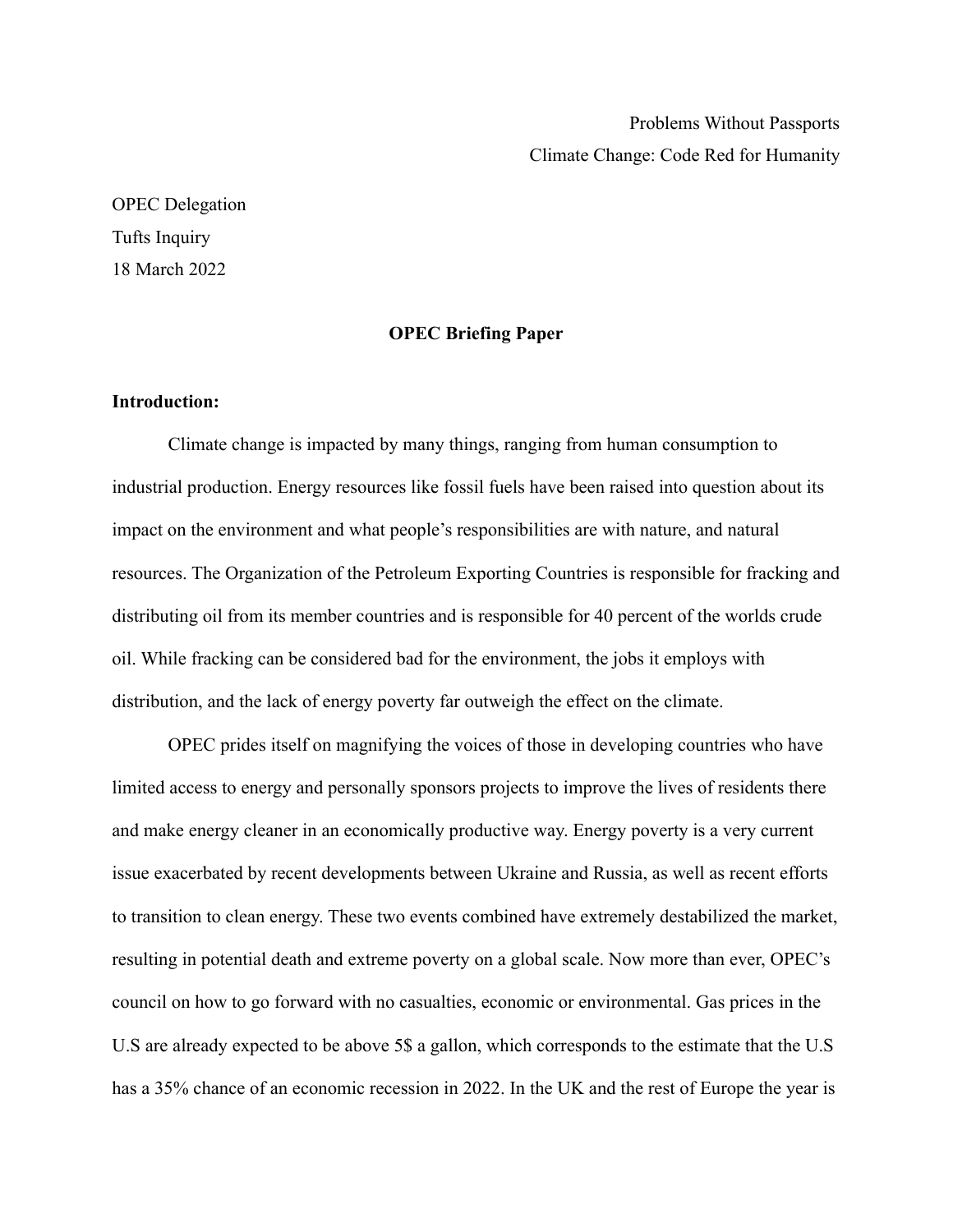projected to be similarly disastrous. If oil prices continue to plunge, it is certain that the world's working class will suffer. The fight against climate change must not exist in a vortex, therefore, the ends do not justify the means if the means are transitioning from fossil fuels too hastily and at the expense of the innocent.

## **Background:**

During the 18th century, great change began in Europe with the start of the Industrial Revolution. Originating in Great Britain, the Industrial Revolution transformed the way the world functioned and the resources it relied on as it spread across the globe. Defined as a transition period towards new manufacturing processes, the Industrial Revolution shifted economies away from relying on agriculture and craftwork to relying on large-scale factories and machines. The mass production of goods and the new use of machines exponentially increased the need for energy, so coal and oil were produced on a larger scale. Because oil is a nonrenewable resource that only a few areas possess, it became invaluable, giving the countries which have access to oil a newfound power and influence over world politics. The demand for oil was so high that failing economies were able to stabilize themselves through the production of petroleum. Throughout the course of history, oil has served as a lifeline for struggling countries and has offered support to the people by creating jobs and strengthening economies. The Industrial Revolution opened the eyes of world leaders to the importance of petroleum and transformed the old hierarchy of natural resources, putting oil at the top.

The founding members of OPEC realized the potential that oil production provided their countries with and decided to harness that power. Created in 1960, OPEC was founded in Baghdad during the Baghdad Conference by Iran, Iraq, Kuwait, Saudi Arabia, and Venezuela. The original OPEC headquarters were stationed in Geneva, Switzerland, but moved to Vienna,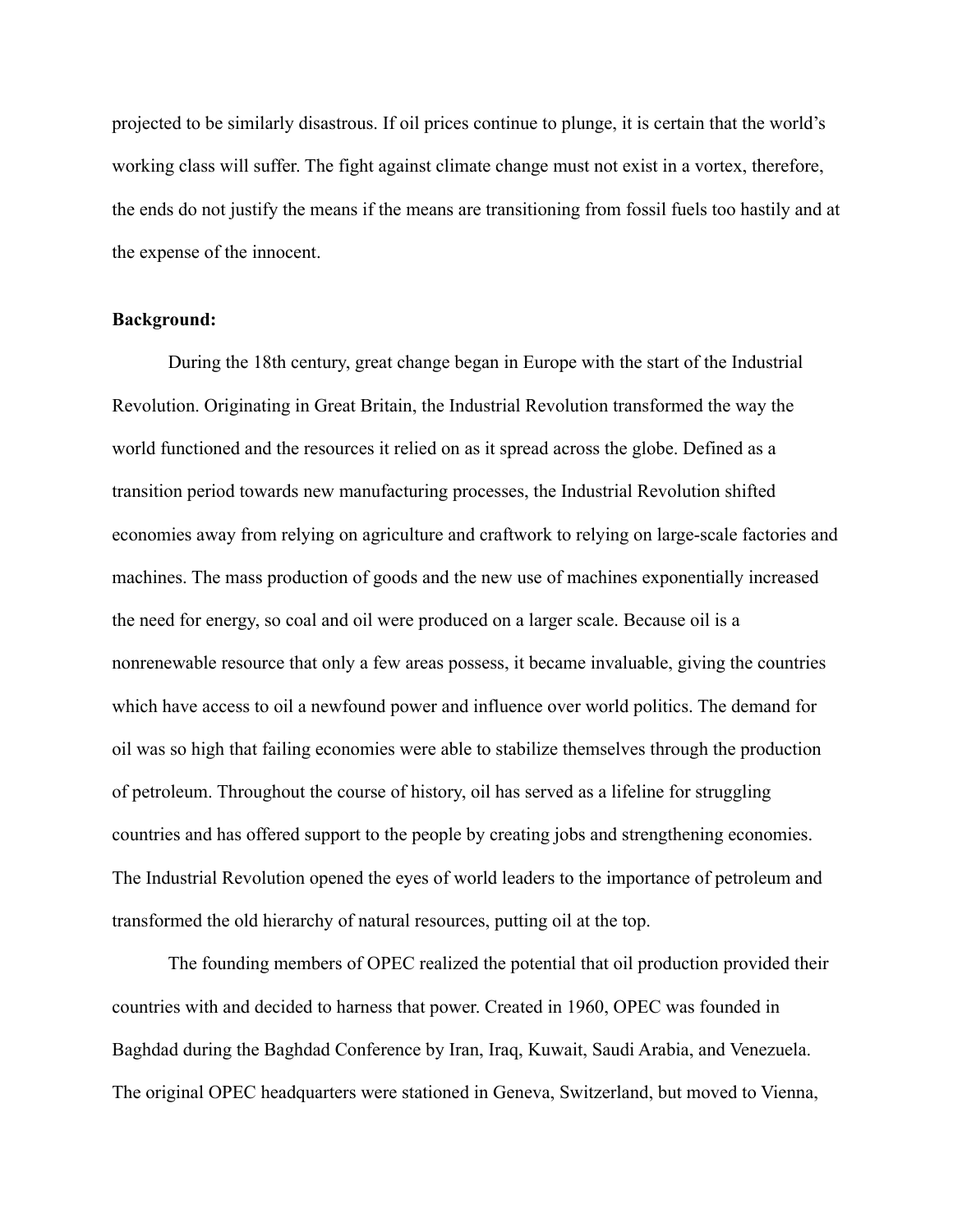Austria five years later. OPEC was formed during a period of political and economic change, during which the oil industry was dominated by the "Seven Sisters," or seven major oil companies located mainly in Europe and America. The Seven Sisters consisted of the Anglo-Iranian Oil Company (BP), Royal Dutch Shell (Shell), Standard Oil Company of California (Chevron), Gulf Oil, Texaco, Standard Oil Company of New Jersey (ExxonMobil), and the Standard Oil Company of New York (ExxonMobil). These companies were able to flourish because they benefited from imperialism and gained their power by exploiting territories with large oil reserves. As nations recovering from imperialism, the original OPEC members realized they would have more influence in the industry if they banded together instead of selling oil independently. Their realization was proven to be correct as they quickly rose to international prominence during the 1970s. The creation of OPEC helped developing nations around the world claim authority over their own natural resources and influenced them to use their natural resources to improve their economies. This was especially powerful as it showed developing nations that they could recover from imperialism and thrive while being independent. As OPEC gained more power, more countries with oil reserves were eager to join the organization.

OPEC has continued to grow and change in recent years. With a current number of thirteen members as of 2022, many countries have since joined the company in search of its economic benefits. Libya joined shortly after OPEC's formation in 1962, similarly having a natural resource of gas (OPEC). Following Libya came the United Arab Emirates in 1967 which now has a 30% GDP from oil and gas output (OPEC). Joining in 1969, Algeria has remained a member of OPEC to this day and has gained 95% of its export income from the oil and natural gas industry (SSRMC). Nigeria, too, joined in 1971 in efforts to correct its problematic "administration of petroleum taxation" (CBN). Fast-forwarding to 2007, Angola joined OPEC to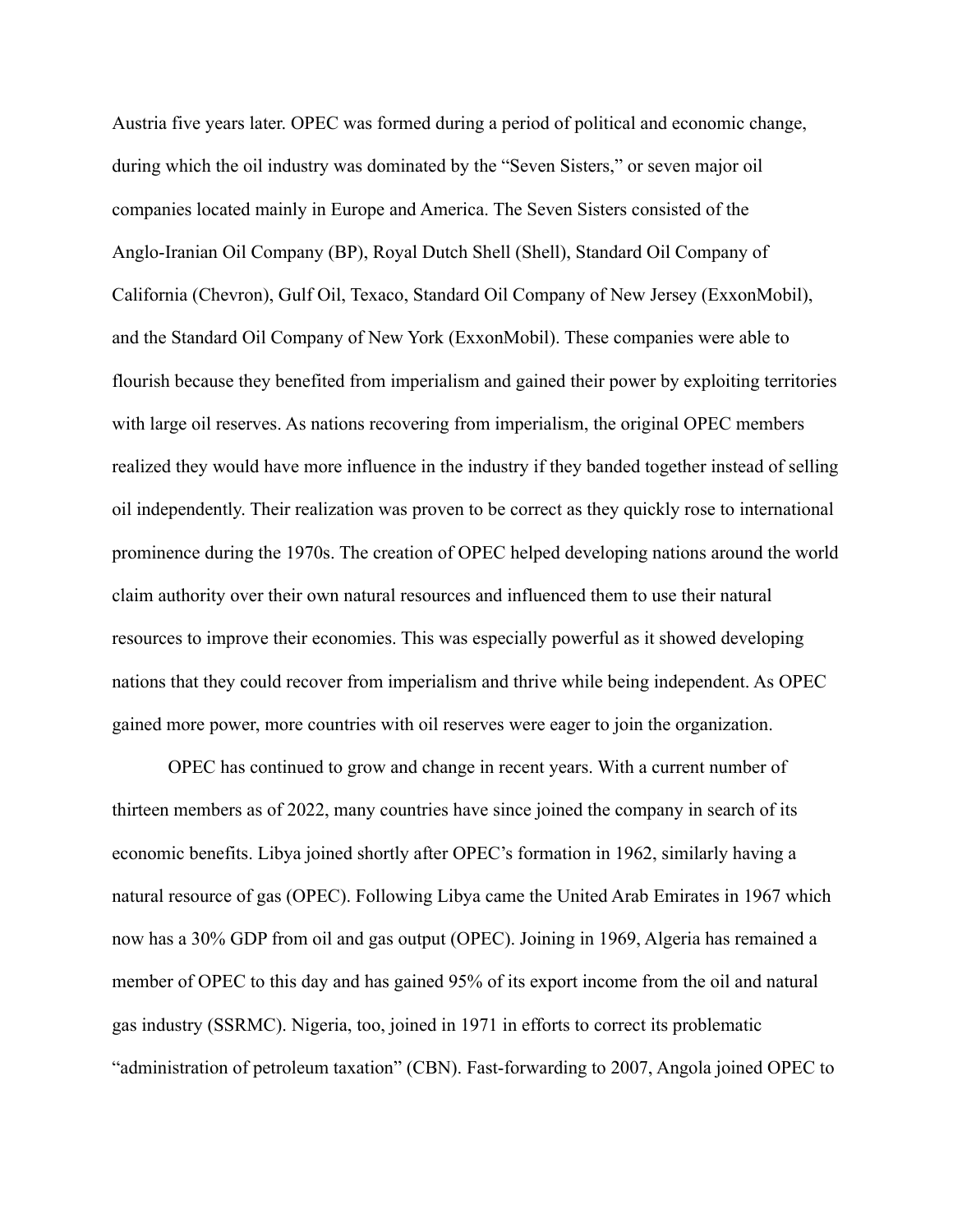strengthen its economy after its 27-year civil war (CNBC). Gabon has had an on-and-off relationship with OPEC. It became a member in 1975 but separated in 1994 due to its inability to afford the membership fees, and as of 2016 has returned (CNBC). After uncovering its expansive oil reserves in 1996, Equatorial Guinea joined OPEC in 2017 leading to an economic "transformation" (OPEC). Last to join OPEC, in 2018 the Republic of Congo became a member being home to sizable oil and gas reserves (OPEC). While OPEC has contributed to the economic success of several countries, members are increasingly departing in the 21st century. Beginning with Indonesia which had one leg out the door since 2009, their moving on from OPEC began with the worldwide increase of oil prices in 2008. Later on, after rejoining OPEC shortly in 2016, the two's policy on cutting crude oil production was incompatible and led to its second exit (UMA). As the gas industry is turning a corner, the LNG industry (or liquefied natural gas) has become a prime investment for its ability to transport gas in less space, specifically 1/600th of the volume of gas (Rigzone). This has piqued the interest of countries such as Australia, the United States, Russia, and now Qatar who left OPEC in 2019 to advance on this new market, recognizing the world's growing inclination for cleaner forms of fuel (Aljazeera). In efforts to "reduce public spending and generate new income," Ecuador has also left OPEC in 2020 (Reuters). Despite the departure of members and the looming threat of cleaner energy overtaking its business, OPEC remains necessary for both its member's economies and its customers who rely on petroleum.

Looking at its number of members and percentage of oil exports, it is hard to see a world where OPEC does not exist. OPEC's members are largely developing countries that are using their natural resources to strengthen their economies (OPEC). With OPEC's aid, these countries have managed to advance their wealth greatly and by default offer other improvements such as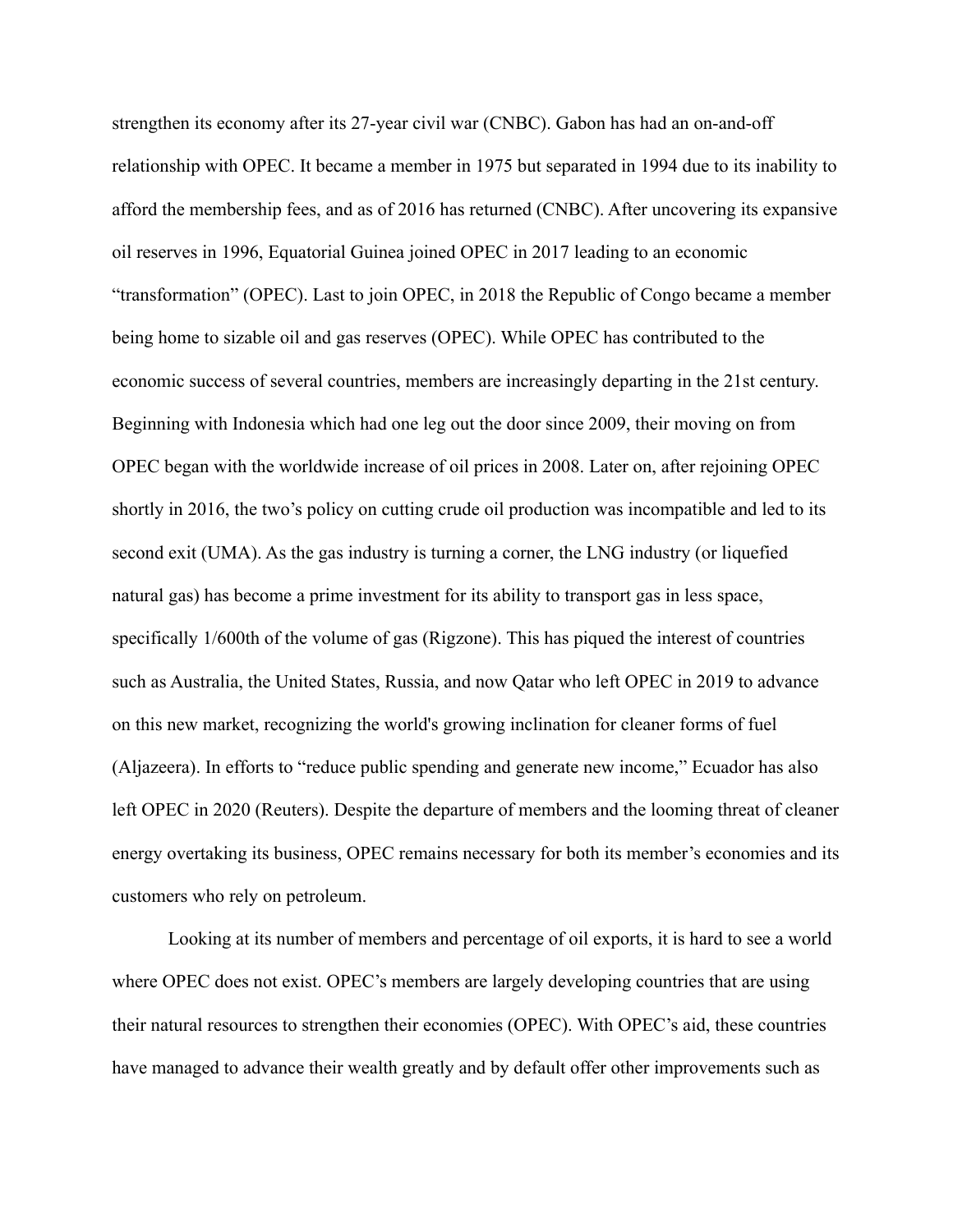job opportunities. Seeing as we have not yet beat our dependence on oil, the world has OPEC to thank for approximately 40 percent of petroleum exports (EIA). In continuing its business, OPEC has the potential to provide oil to developing areas in their pursuit of industrializing and even gain new members and by doing so transform the wavering economies of countries in need.

# **Key Points:**

# *Global Governance:*

- 1. Cooperation + tensions with other countries
- 2. The worlds dependance on the oil market

# *Security:*

- 1. The Russian-Ukrainian war and its effect on oil
- 2. Covid's effect on oil production and economic stability

# *Energy:*

- 1. OPEC's relationship with renewable energy/climate change
- 2. How we can keep countries stable while helping climate change

# *Agriculture/Food Security:*

- 1. Fracking and its impact
- 2. How the agriculture industry relies on petroleum

# *Economic Development:*

- 1. Dependency on oil for the economy
- 2. How they can function without it and in a more renewable way

# *Justice and Human Rights*

- 1. How oil production is essential in providing jobs
- 2. How oil industrials help the economy of developing countries and its citizens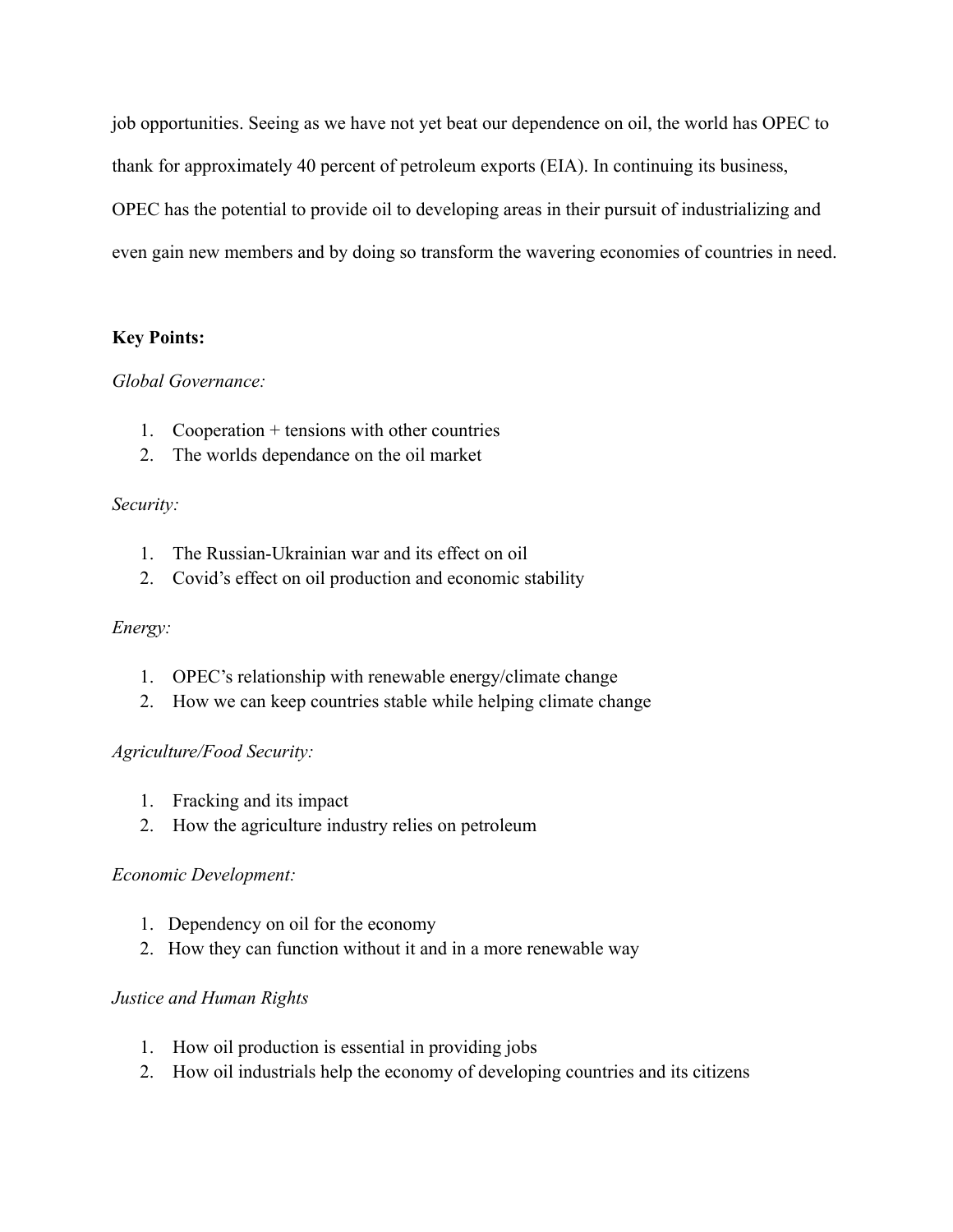## **Global Governance - Arabella Bartle**

OPEC currently features thirteen countries, among them the founding countries of Iran, Iraq, Kuwait, Saudi Arabia, and Venezuela. Iran is a predominantly Shia Islamic republic, and a theocracy under the Islamic jurist. It is unicameral as of the 1979 constitution, and it's current president is Ebrahim Raisi, while its highest authority, the supreme leader, is Ali Khamenei.

Iraq is also majority Shia, though it is a multicameral Federal Parliamentary representative democracy. The president and prime minister hold the highest positions of authority, though it is of note that Iraq was called "authoritarian" by a U.S economic intelligence unit in 2019.

Kuwait, a semi-autocracy with a ruling emirate, with an appointed judiciary, cabinet, and parliament, and also has a majority Shia.

Saudi Arabia, by contrast, is predominantly Sunni. It has a monarchy, with the Saud dynasty in power currently, and Shariah-Islamic law-is primarily the ruling legislation. There is no separation of church and state. There is a council of ministers and consultative council that draft legislation and manage affairs, though both defer to the king.

Venezuela is described as republican, federalist, and democratic as of its 1999 constitution. The Venezuelan president serves six year terms and has sole authority over the armed forces. The country also has a unicameral national assembly.

Algeria, a former colony of France, is a majority Sunni country, with a rather recent constitution developed in 2020. It is a multicameral government with a strong executive branch and a president.

Angola is a former colony of Portugal that has been independent as of 1975. However, a civil war that ended in 2002 left it ravaged, the product of famine lasting from roughly the 1980's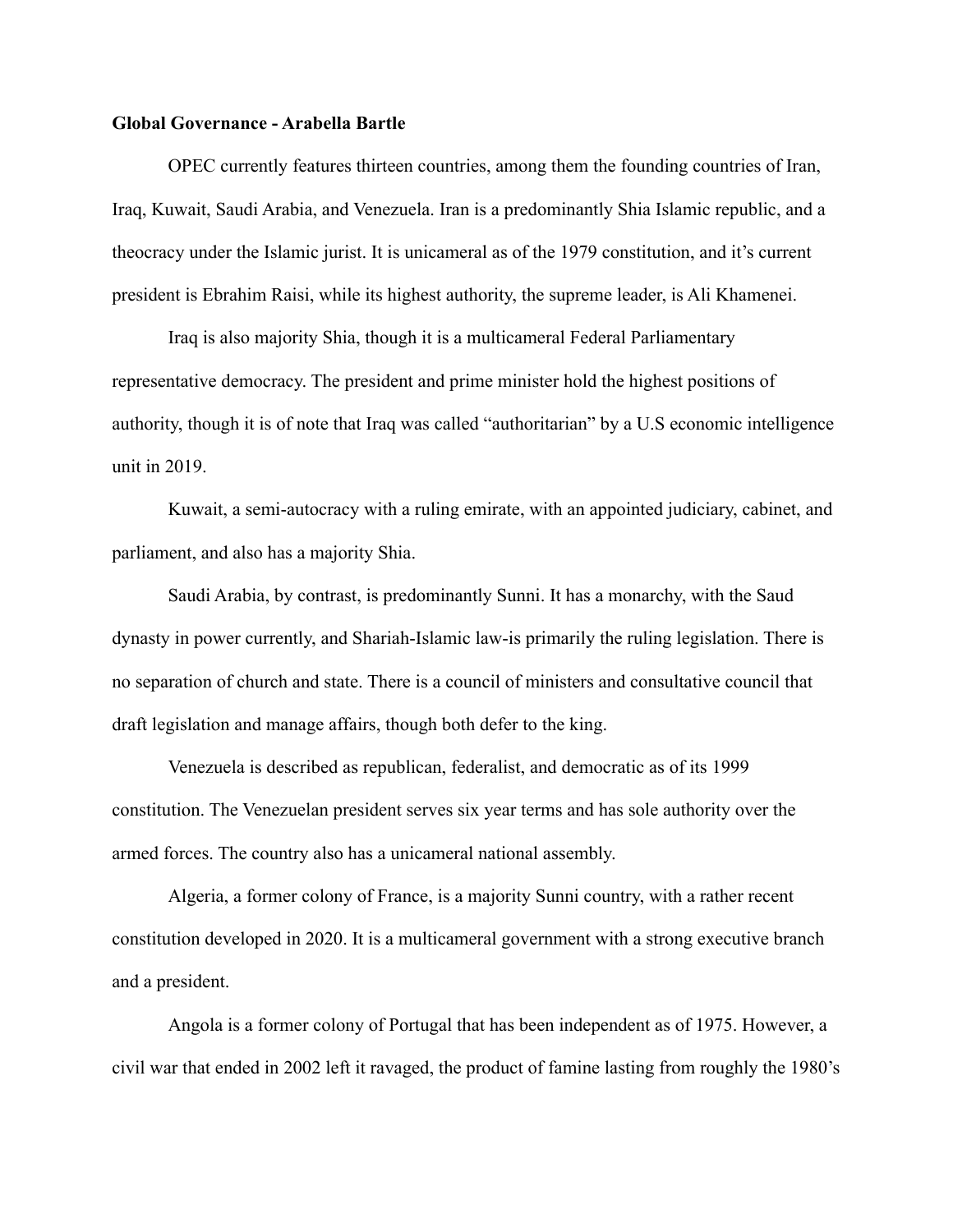to the 2000s. The petroleum industry has been Angola's only steady national income, and is for the most part responsible for the country's recent economic recovery. Equatorial Guinea, a former colony of Spain, is a bicameral republic with a president, as of 1991.

The Democratic party of Equatorial Guinea has been in power since the late 80's, and elections there have been accused of being fraudulent. Also of note is Equatorial Guinea's reliance on the petroleum industry- it is ⅘ of the per capita GDP.

Gabon is a former French colony, and a multicameral republic. Like Equatorial Guinea, the country is heavily reliant on its petroleum industry, relying on it for investments in public infrastructure, education, and health.

Libya has a per capita GDP among the highest in Africa, with Petroleum being  $\frac{3}{4}$  of its per capita GDP. It has fallen into political turmoil after its dictator was overthrown in 2011. Two rivals are currently competing for control of the country.

Nigeria, a former British colony, is a Federal Republic with two legislative houses. In 2016, Nigeria entered a depression due to the fluctuation of oil prices and instability in the oil market-exposing a reliance on the market.

The United Arab Emirates has a unicameral government with a prime minister. The petroleum industry is roughly ⅓ of their per capita GDP.

The member countries of OPEC are varied in every way, though some common threads can be identified: all are sovereign, most are unicameral, and heavily dependent on oil, and by extension, their status in OPEC. For example, the failure of the oil industry would cause severe economic suffering in countries like the UAE, Libya, Nigeria, Equatorial Guinea, and Gabon. The potential ramifications for those voiceless and energy poor would be inconceivable were the national revenue these countries depend on be removed from the economy. On these grounds,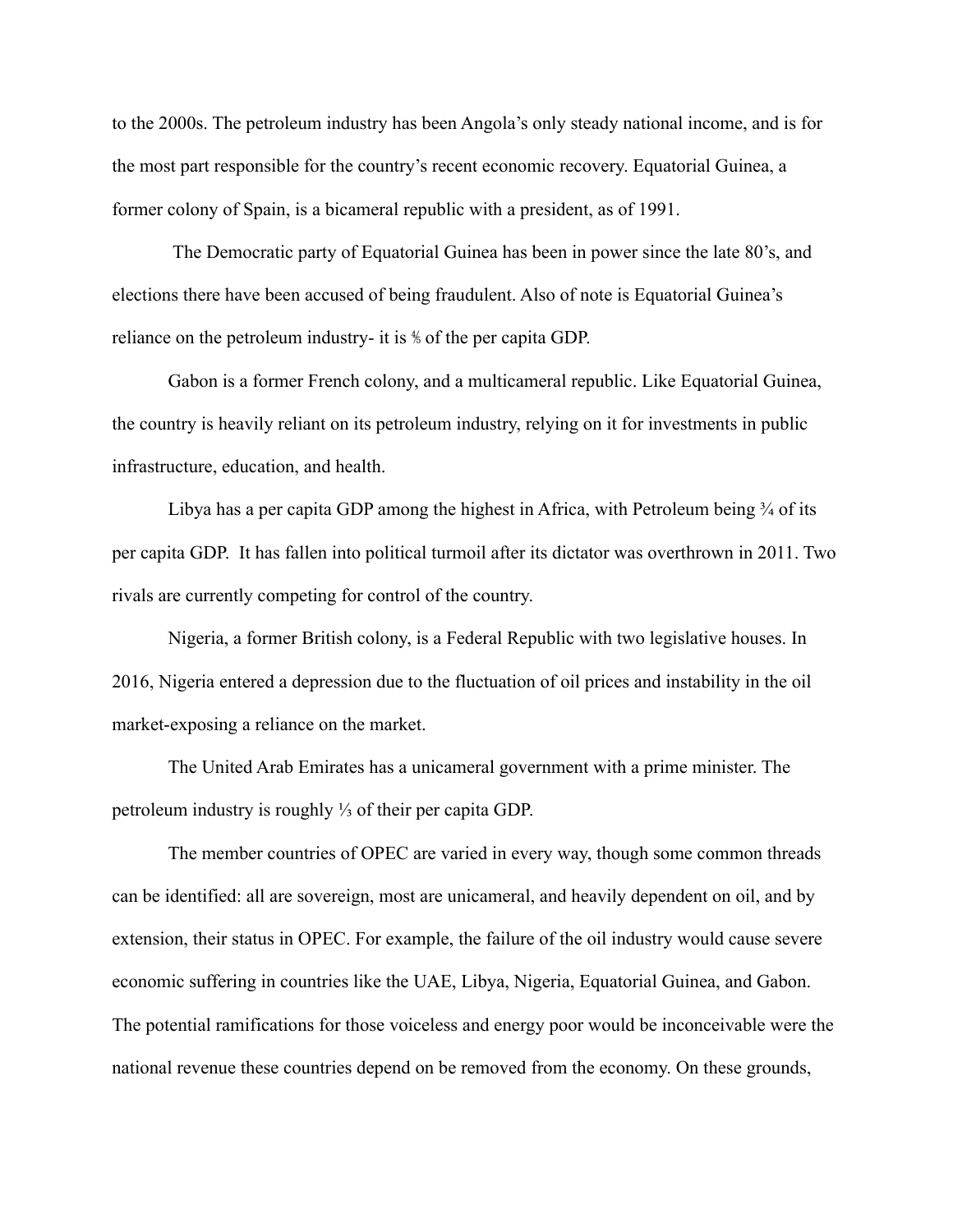OPEC advocates patience and graduality in any and all transitions to non petroleum based energy, in the interest of preserving human welfare. This is the crux of OPEC and its role in global governance: subsequently it exerts considerable influence over the global market price of oil and, understandably, tends to keep it relatively high in order to maximize profitability.

While there is great variation among OPEC's member countries in terms of forms of government, most of the founding countries are sovereign Islamic republics, all with a central leader of some sort(though there is variation as to which sort) and a Judiciary structure. The security provided by the petroleum industry plays a part in OPEC's member countries independence: those in Africa and Latin America are former colonies and wish to remain independent. Thus, the oil industry was a tool in which to make the quality of life better for their inhabitants and free themselves from colonial shackles.

OPEC does not condone human rights abuse. Therefore, any and all human rights abuses occurring in member countries do so with OPEC's condemnation. In Venezuela, the isolated minority groups who reside in Southern Venezuela are facing attacks on all sides: however, it is not from Venezuela's oil industry but Venezuela's mining for precious metals, disease, and illegal mining by law-breakers in neighboring countries like Brazil. Many middle eastern members of OPEC also face questions on human rights and refugee policy as Afghanis attempt to leave their country in droves, but as Afghanistan is not a member nation, OPEC has no comment. However, there has been good news on the political and social rights front: recently Iran and Saudi Arabia have been discussing peace, and Saudi Arabian Prince Mohammed Bin Salman reportedly wants to build a positive relationship with Iran (Hubbard, Fassihi, Arraf). OPEC also condemns the human rights abuses brought on by the ongoing Russo-Ukrainian war, however it will continue to maintain diplomatic and economic ties with Russia in the interest of a stable oil market.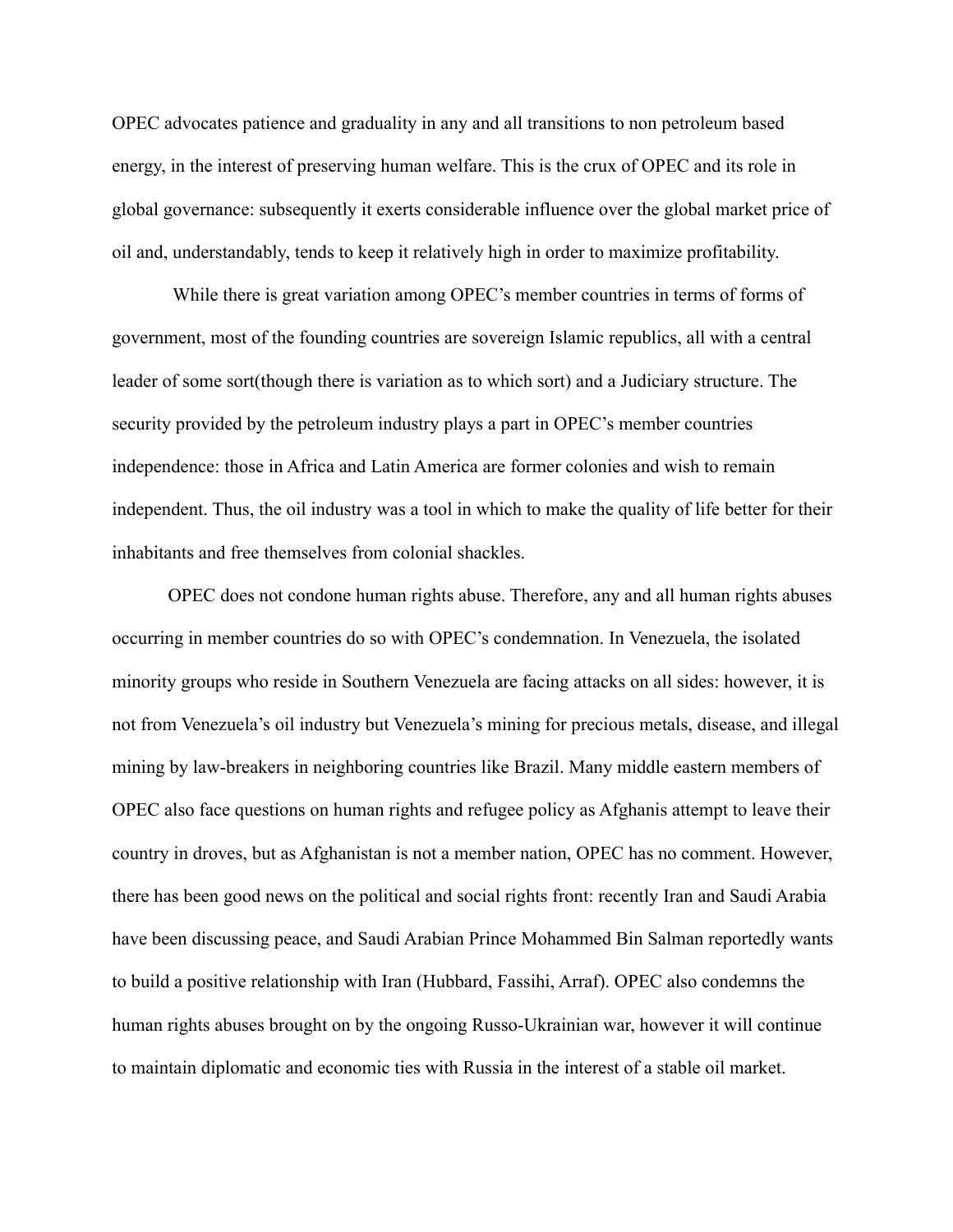OPEC's official statement on climate change as of 2020 emphasizes its goal to maintain a stable oil market, but also promote "responsible stewardship of the environment." At the Glasgow conference, OPEC takes note of the fact that energy poverty and climate change are related,and that we must walk the line and simultaneously listen to all voices, work to reduce emissions and make energy affordable. To make energy more affordable is to better the lives of those disadvantaged by war, famine, disease, and more. The socio economic situation of every country must be taken into account, and OPEC stresses that there is no one size fits all approach to the complex issues facing the world today. OPEC's organization, OFID, invests in underdeveloped countries globally to reduce energy poverty and transition to clean energy safely without harming the economy. Furthermore, OPEC sponsors research and development across the world in which to maximize the productivity the oil industry can have economically and from a human rights perspective. For example, in collaboration with The World Bank, the  $IEA<sup>1</sup>$ , and the OECD, $2$  in an analysis of the scope of energy subsidies in 2010, OPEC researched how unproductive government oil subsidies can be redirected and used, in layman's terms, to eradicate extreme poverty.

All members of OPEC have signed on to the UNFCCC(United Frameworks Convention) and regard climate change as a high priority. Therefore, we endorse the annual briefings of the Kyoto protocol, updated by the UNFCCC. OFID, the OPEC fund for International Development, invests heavily in underdeveloped countries' projects to reduce energy poverty and invest in renewable energy. For example, in 2019, OFID invested 45 million USD in Cuba's new energy policy, which aims to reduce imports and exports of fossil fuel, reduce energy poverty and modernize sanitation and irrigation schemes. As of 2021, all countries in OPEC are officially in the Paris accords. OPEC has been in the UN since 1962 and cooperates with it fully.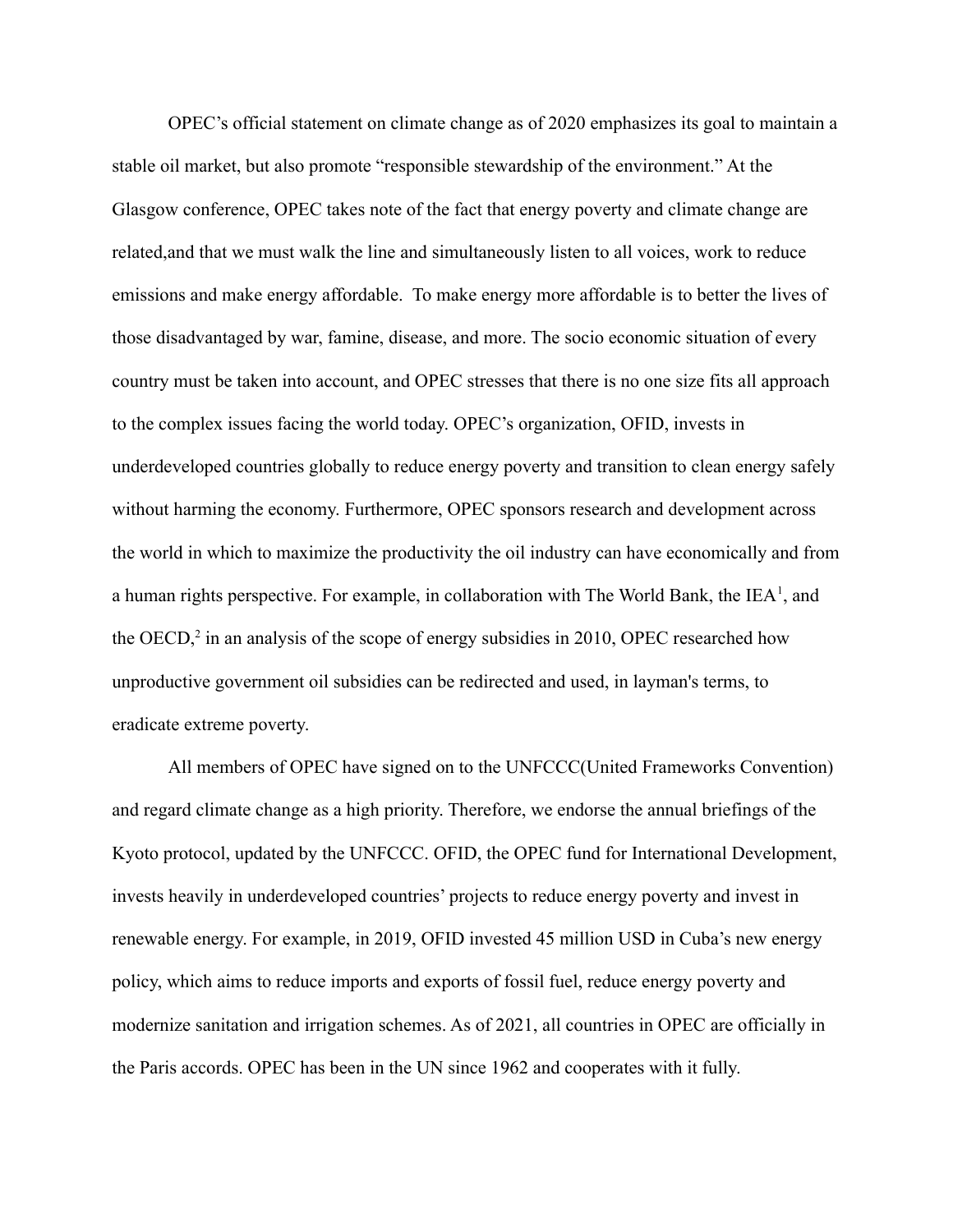OPEC also fully embraces and cooperates in major climate initiatives like the Paris Accords, and the UNFCCC, and was present at the Glasgow conference.

## **Security- Maggie Bruce**

Currently, geopolitical tensions have escalated, affecting prices of oil and petroleum and the member countries of OPEC. These concerns have taken top priority for OPEC, and we offer the utmost support to climate change while prioritizing the security of nations and job security for those who work to produce and ship oil. In recent, the tensions between Russia and Ukraine have been on the forefront of concern for OPEC, specifically regarding oil rices. Russia outputs 30% of natural oil in Europe and has threats to weaponize this as tensions increase. As of writing this, OPEC sees no need to immediately respond to these claims, as the market is fluctuating, and things are changing every day.

Recent climate events have made OPEC aware of its place in the world, yet it's stance stays the same. The security of people's jobs comes first, with climate also on our mind. OPEC stated at the Glasgow Climate conference that they believe that emissions have many paths. Pinpointing energy emissions on OPEC would be arbitrary when looking at science and OPEC's long term goal of energy equitabliity. It is privileged and ignorant to look at energy and say it needs to be eliminated for climate purposes, when some people still don't have access to it. The security of Energy for people who have yet to have access to it, has greater importance than OPEC's small role in the current climate and energy crisis.

OPEC is proud of the security and alliances within the member nations. Currently with the war between Russia and Ukraine, oil prices have gone up exponentially and only adds to the tensions between OPEC and Russia experienced in 2020. Saudi Arabia initiated a price war with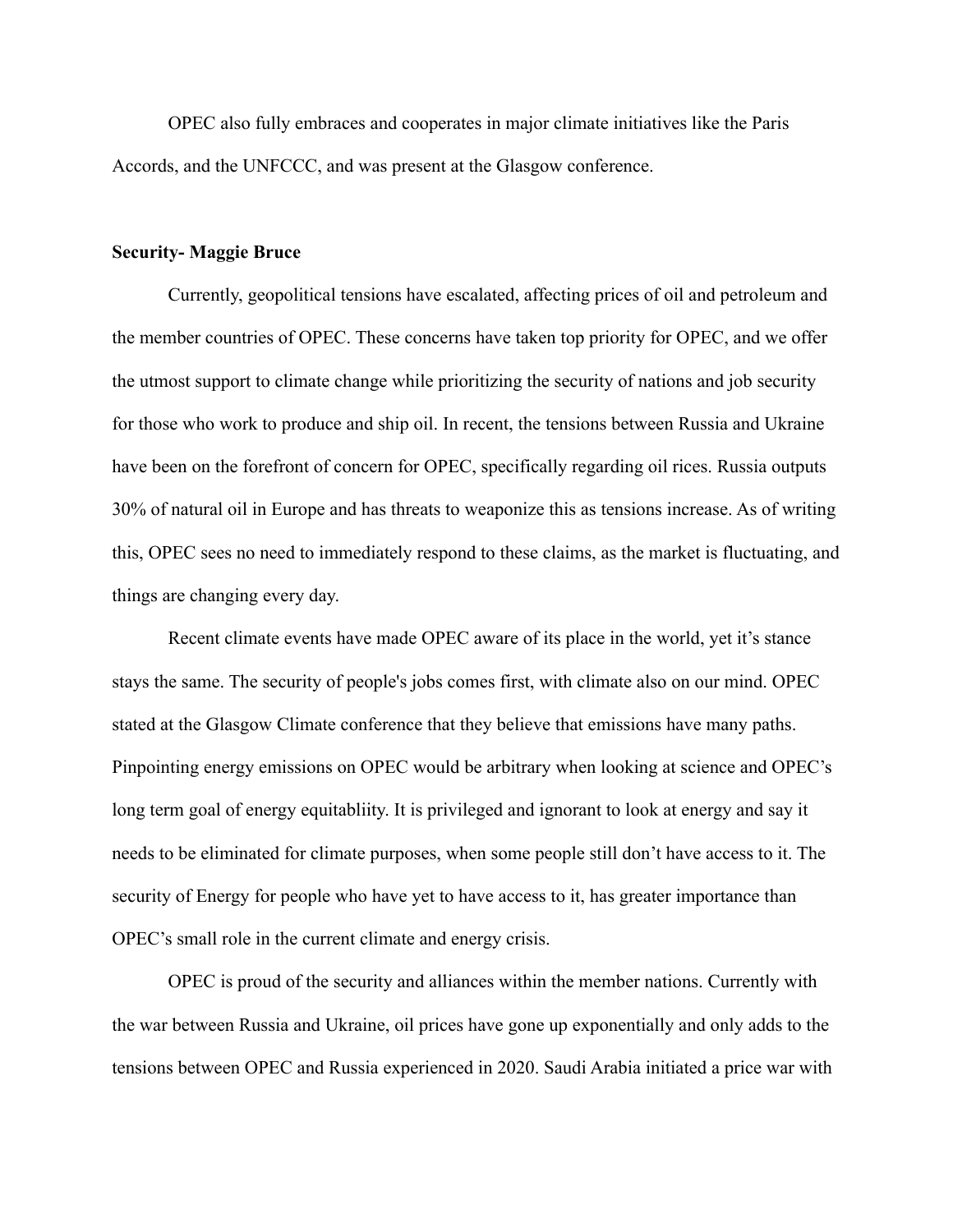Russia in 2020, but this conflict was peacefully resolved, and the relationship has been steady. With the official declaration of war of Russia, the export of oil has been severely limited between Russia and all countries across the globe. Because of this, prices have gone up per barrel, only fueling rising tensions between countries across the globe. It is OPEC's foremost goal to bring down these prices to ease security, and this is vital to get this under control, while the climate crisis falls into the foreground of OPEC's concerns.

With the Covid-19 pandemic OPEC saw a drop in demand, and therefore, the economy of many member countries. This made OPEC highly conscious of its place in the world, and while the climate is extremely important and OPEC wants to help however it can to protect it, the security of oil has to be a priority. This means that people's jobs, and the citizens of many countries dependent on oil are at risk, and all OPEC nations are highly dependent on one another. If one nation doesn't meet output requirements, it puts OPEC as a whole at risk of failure, and that means thousands of people are unemployed. Saudi Arabia plays a key role in oil production specifically, and is very constant with its oil output. Russia was usually constant, but because of the war, people in the oil industry are about to face the consequences of Vladimir Putin's decision. The workers will be victimized by this, and it's OPEC's top priority to make sure that these workers may have stable jobs and the price of oil can come down.

The position of the member nations have been key in accessing natural resources for OPEC. All member nations need to coordinate on the distribution of oil and access to it. The transportation of oil also needs to be coordinated, and all oil exports are tracked for pricing. Energy is the key source of cooperation between nations. These nations are all at a key point for fracking, which is highly contended with people concerned with the climate. While OPEC understands fracking is not ideal for the environment, the consequences for entirely stopping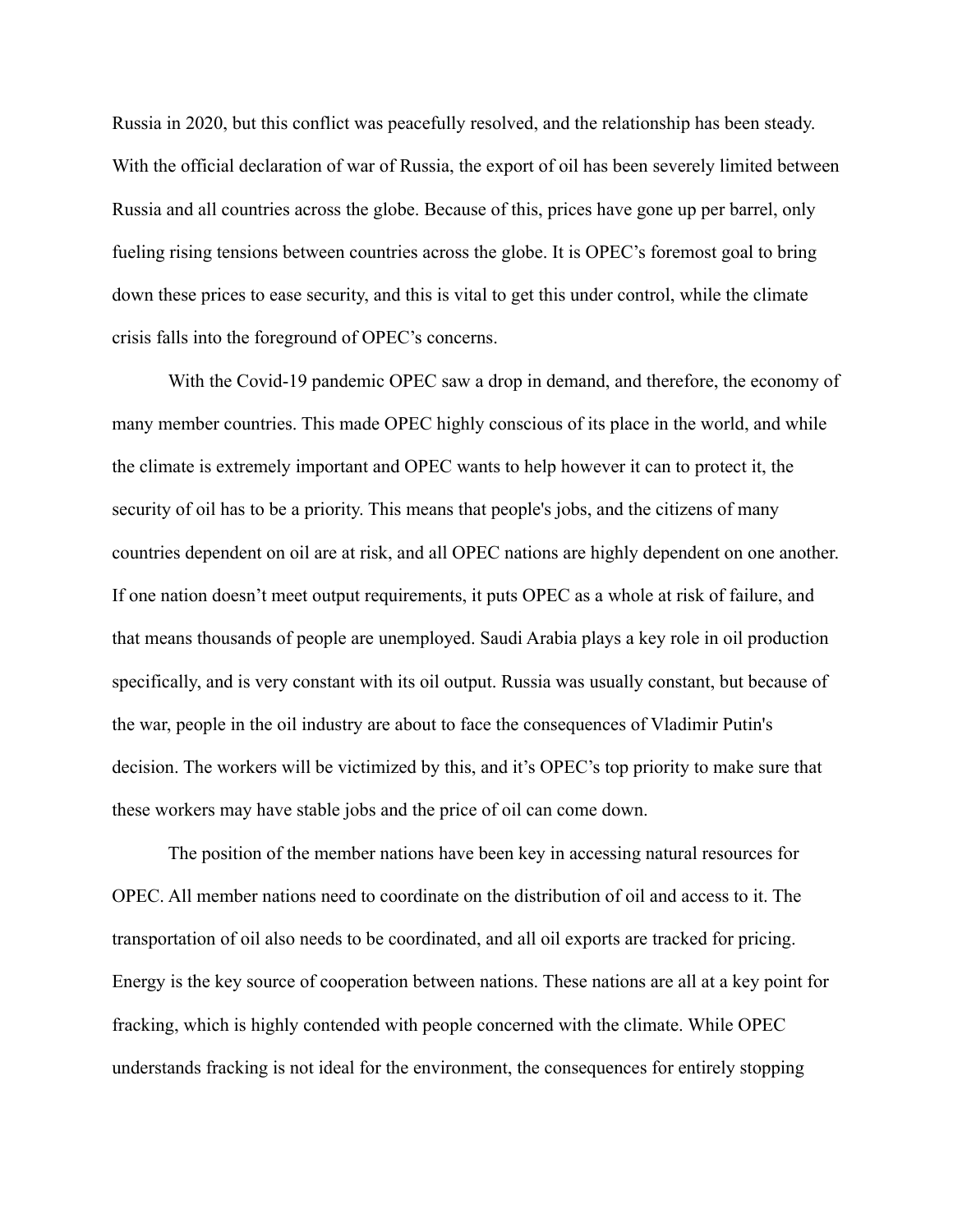fracking would be detrimental to job security and the economy of member nations. People's jobs and lives have to come first, there are multiple routes and answers to preventing climate change, but leaving hundreds of thousands without jobs is not the answer.

## **Agriculture and Food Security- Asha Chattopadhyay**

Since the beginning of OPEC's formation, the organization has been committed to ending food insecurity and improving the agriculture industry through the use of petroleum. The agriculture industry is focused on the science and art behind cultivating crops and raising livestock. Because of this, it is also deeply connected to the functioning of the food distribution chain and climate change. Since the agriculture industry spans a wide range of careers and opportunities, every worker has vastly different needs and expectations. OPEC's goal is to raise the voices of the workers and improve their working conditions with the help of oil. OPEC's agriculture and food security committee is focused on understanding how oil production affects the environment while also finding ways to improve both the agriculture industry and the oil industry.

One of OPEC's main focuses is on fracking and its positive and negative effects on both the environment and the economy. Fracking, also called hydraulic fracturing, is the process of injecting liquid at high pressures into specific rocks to extract oil or natural gas. While controversial, the benefits of fracking far outweigh the negatives. It is argued that the chemicals used while fracking can be toxic and possibly cause health problems. In addition, some say that fracking can contaminate groundwater and cause air pollution. On the other hand, fracking also creates jobs, produces more oil, and lowers oil prices. It is estimated that fracking will create 3.5 million jobs in the United States alone by 2035. The oil industry is booming and has the potential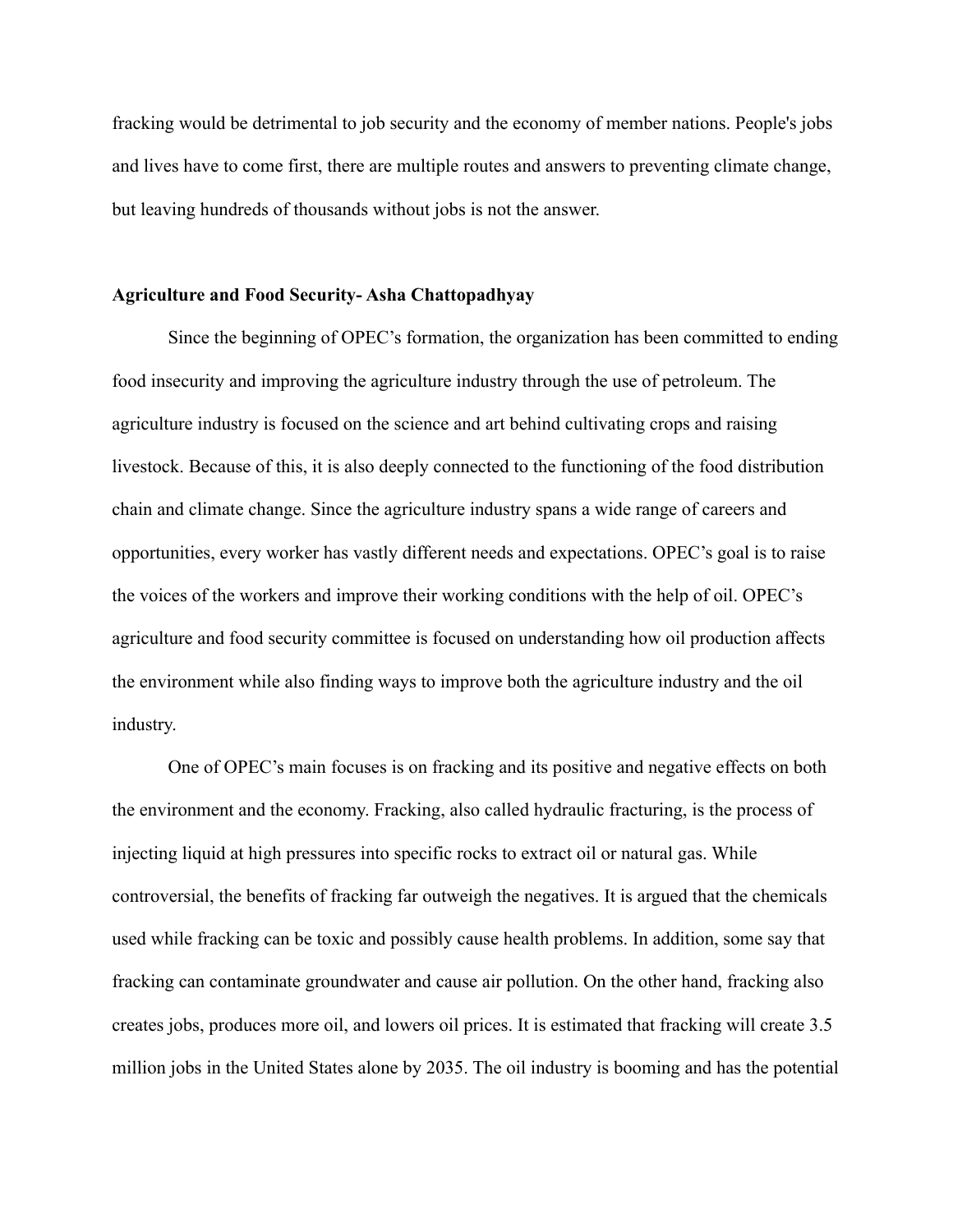to provide a large amount of the global population with a stable job and income, which would give more people the ability to purchase food, raising food security rates. Fracking is also a more effective way of getting oil out of the Earth. Since oil is the world's primary fuel and makes up 33% of all energy used, using a more effective method to produce oil lowers oil prices, which allows people to spend more of their money on food instead of gas.

In addition, the agriculture industry heavily relies on oil to function. Oil plays a primary role in all aspects of food distribution, from growing the crops to packaging them to exporting them across the world. A majority of pesticides used to farm are petroleum based. In the United States alone, about one billion pounds of pesticides are used each year. Pesticides help farmers control harmful insect and weed populations to allow their crops to grow as much as possible. Without enough oil to make pesticides, farmers would not be able to grow as much produce due to the harmful insects and weeds eating and killing their plants. Packaging and producing food also happens in factories which rely on oil to run. Without an affordable and accessible source of energy, factories wouldn't be able to create processed goods, causing a spike in food insecurity rates due to the lack of food. Additionally, many methods of food transportation use oil to function. Usually, after foods are processed, they are brought to warehouses around the world on boats or airplanes, both of which run on petroleum. After being transported to the warehouses, they are stored and brought to grocery stores. Without a reliable source of energy to transport the foods, large populations around the globe wouldn't have access to basic and nutritional foods.

Currently, a large population of the globe is food insecure, and the oil industry can help to lower that demographic exponentially. About 2.3 billion people around the world are food insecure, which is about 30% of the global population. Since the oil industry has the potential to create millions of jobs globally, it can provide workers with structure and enough money to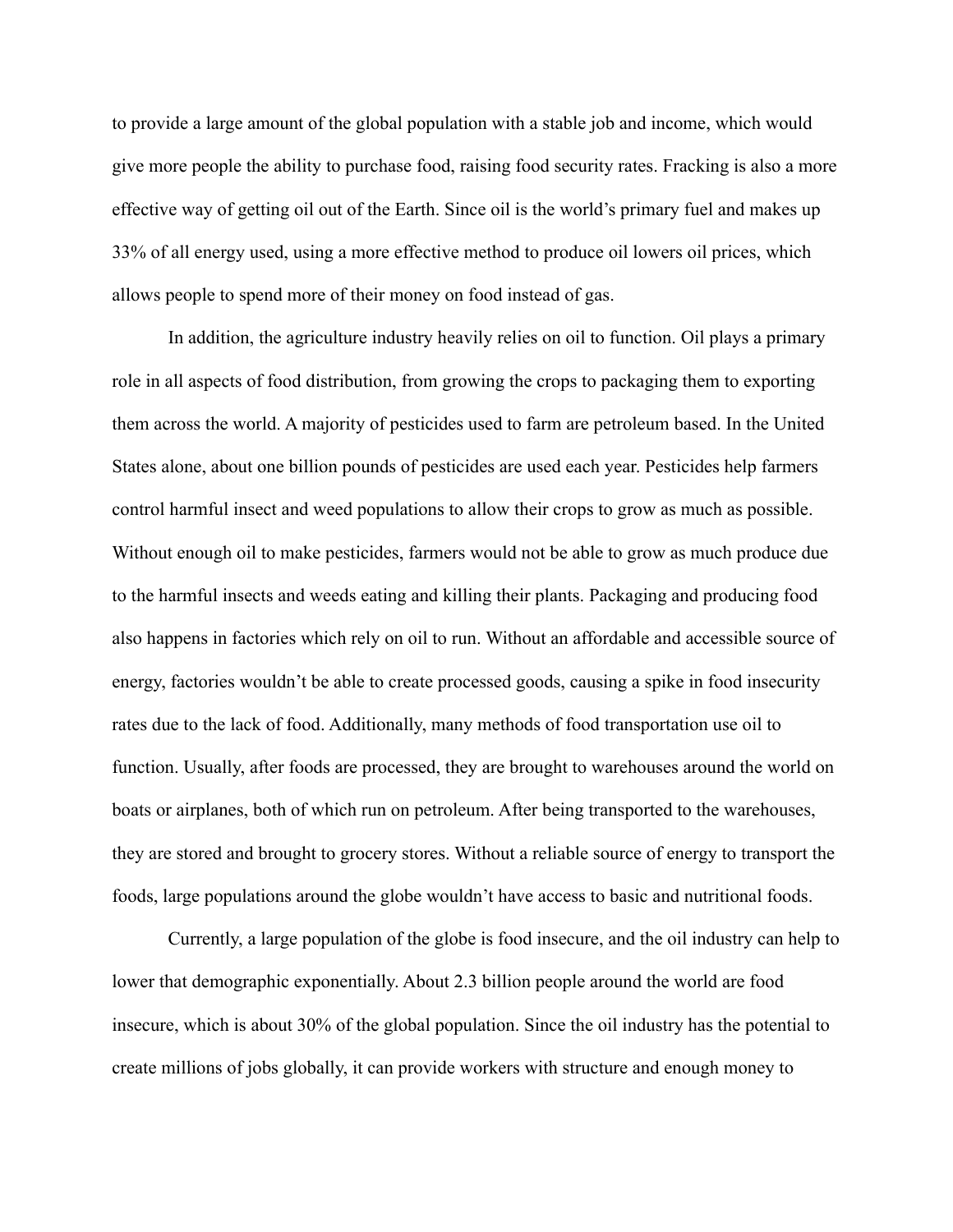afford food and other basic necessities. In addition, the production of oil helps the food distribution chain run more smoothly, allowing people to have access to a wider range of foods. With access to many different types of foods, people with allergies and other dietary restrictions will be able to eat foods that are safe for them. The use of petroleum based products in the cultivation of crops allows for as many crops to grow and thrive as possible, leading to more produce being used to make foods. Booming oil industries worldwide also improve their countries' economies, lowering food prices throughout the country. When food prices get lowered, a larger percentage of the population can afford to purchase food, lowering the food insecurity rates.

The use of oil throughout the agriculture industry has significantly increased the efficiency of the food distribution chain and has allowed crops to grow to their full potential. It provides the world with a way to lower food insecurity rates while also raising the voices of agriculture workers around the world. Oil is a necessity in the entire food production process, and denying that fact only does harm to the most vulnerable in society. The full potential of oil has yet to be unlocked, but can be if it is recognized and embraced as the backbone of society that it truly is.

#### **Energy- Matt Rooney**

OPEC's official position on fossil fuels remains that of sustaining countries reliant on oil while working against the climate change crisis. We remain fully supportive and engaged in the Paris Climate Agreement. However, other solutions to global warming can be put in place without crippling the economy of countries in OPEC, whose countries would not be able to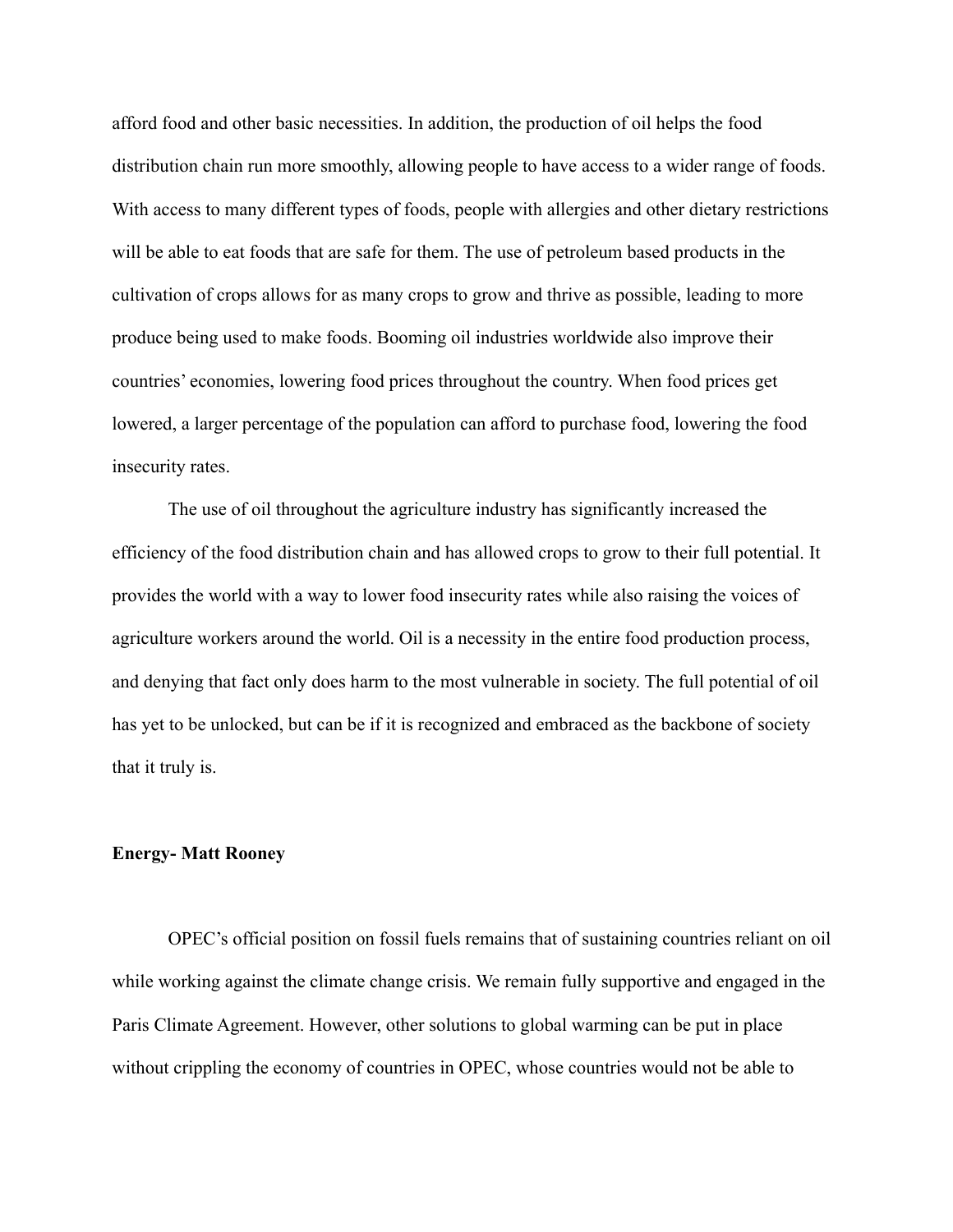function without money from oil exports. OPEC recognizes the introduction of a mixture of oil and renewable energy is the ideal solution, as shifting the energy from oil to 100% renewable energy is a radical change and unexpected for countries reliant on fossil fuels to keep their economy afloat. Other technologies are able to be established to help combat the climate crisis while allowing these countries to function. As said at the UN Climate Change Conference in Glasgow later last year, "climate change and energy poverty are two sides of the same coin". The balance between sustaining renewable energy and providing affordable energy for all citizens of the world is a delicate one. Countries around the world need fair access to energy, and OPEC is helping to create a more energy-equal world.

The future of the energy industry must understand the crucial issue present in many developing countries: Energy Poverty. Energy Poverty, a term many are not used to hearing much about, describes the problem that some 1.1 billion people in second and third world countries struggle with. There, not all people have access to the energy they need to live. Energy is a necessity of life, and without it these people suffer. Members here must recognize the benefits Oil offers. The citizens of these countries cannot rely on renewable energy, therefore we must provide adequate resources through other sources. Members need to tackle the issue of Climate Change in a fair and equitable way in order to avoid discrimination against developing countries and energy sources. We will continue to develop new ways to reach proper environmental credentials for all energy sources, but must keep in mind the human right to energy services in order to provide light, warmth, and more.

OPEC countries' economy not only relies on oil barrel exports for money, but helps to maintain the prices of oil globally. In 2018, OPEC accounted for 79.4% of all crude oil exports, producing 1,189.80 barrels. A sudden shift to fully renewable energy would create a radical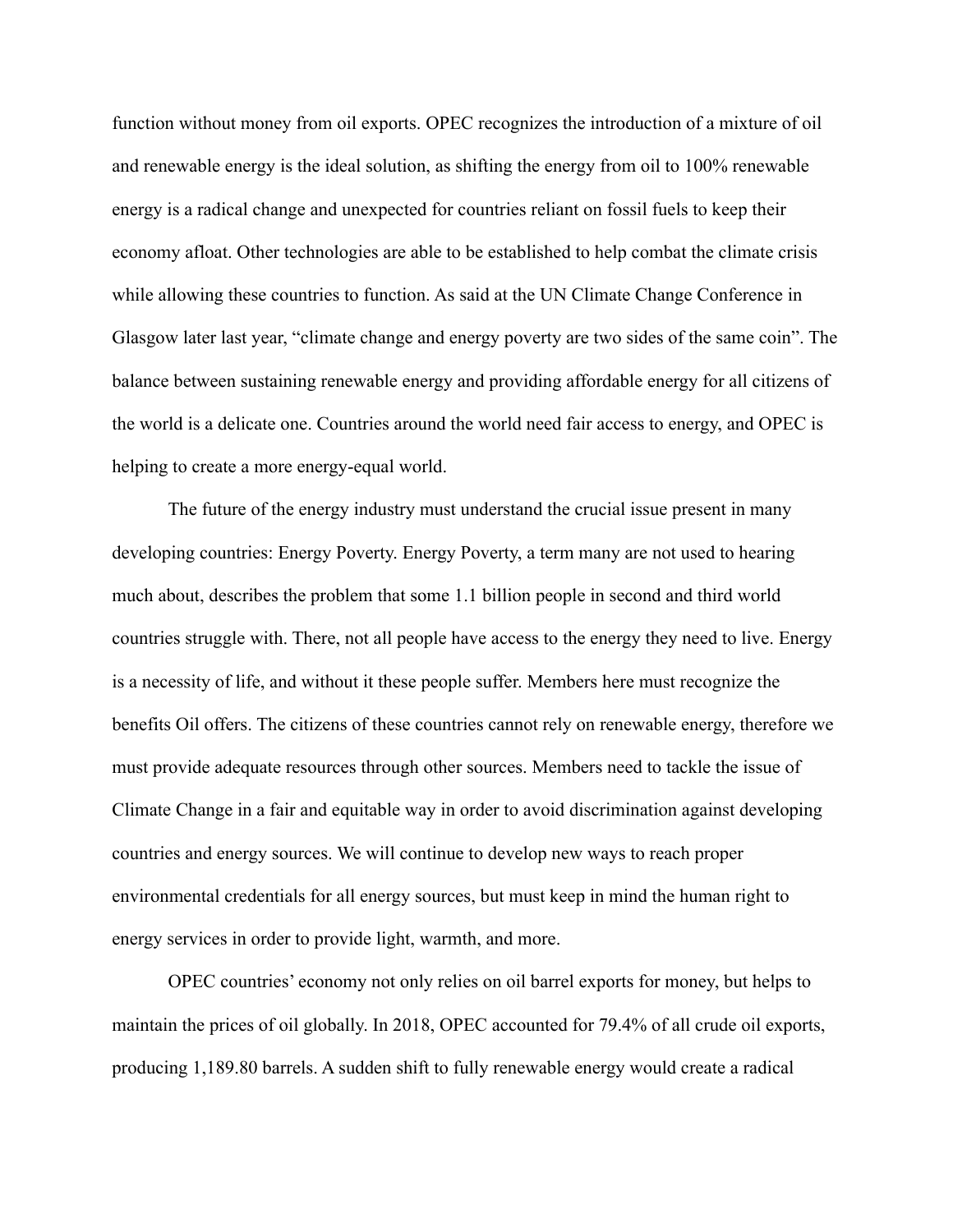fluctuation in oil prices, the specific thing OPEC was founded to prevent. It is important to understand the term "energy transition", something that also helps the 1.1 billion people worldwide that struggle with energy poverty. A slow transition to the inclusion of more renewable energies while still maintaining the use of oil will help the people in those developing countries acclimate to the future, as well as helping to prevent fluctuations in oil prices worldwide.

OPEC has acknowledged the contribution to climate change does include outdated technology used. This is why OPEC is using new technologies to combat this issue by, for example, producing cleaner and more efficient petrochemical products. In addition, new technologies are being developed to create a cleaner carbon footprint while also helping to maintain reasonable oil prices worldwide, helping to combat energy poverty, and supporting the economies and jobs of developing countries and countries in OPEC.

#### **Economic Development: Laurie O'Sullivan**

The current economic state for the members of OPEC is fluctuating because of the current world affairs as of late February 2022. These developing countries are reliant on oil pumping and exporting to other countries, especially the U.S. An oil shortage has come up in these countries but they still continue to pump because it's their only source of maintaining stability in their economy and keeping jobs. The oil industry is the primary source of not only money for the country as a whole, but jobs and setting wages. The fact that Iran, Iraq, Kuwait, Saudi Arabia and Venezuela are all banned together allows them to work together and set standards on their prices to make sure they are not fighting one another back and forth about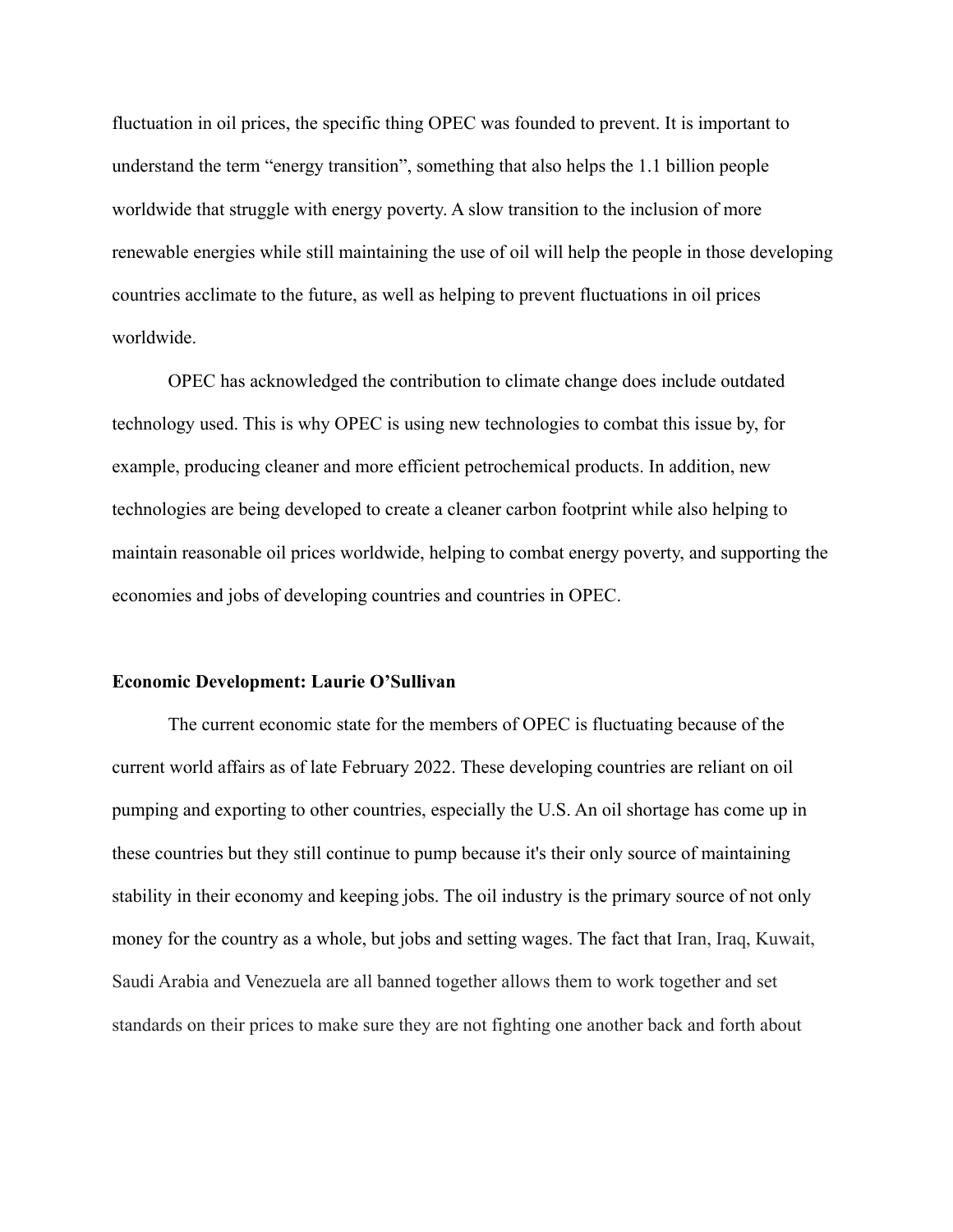prices and that they are all getting enough money. This shows how crucial oil pumping is to these countries because they would fall apart without the production of oil.

Leaders and politicians around the world are urging OPEC to slow down their rate of production because of climate change. By keeping the oil underground, it is helping keep the earth at a warmer temperature. The process of pumping it emits a lot of heat into the air and then when people use the oil it gets even worse because of how they burn it in factories and use it as non renewable energy. Because oil is so frowned upon by leaders because of its effect on the climate, these countries could start to struggle. Right now there have not been enough definitive changes made to affect their economy but when these laws do get strictly enforced these countries will fall apart. The process of oil pumping is becoming more and more precarious and bringing up more and more issues which will eventually tear down these countries. Not to mention that Iran, Iraq, Kuwait, and Saudi Arabia are also all very close to each other in the Middle East which is already a tumultuous territory when it comes to stability for the economy and socially.

Although oil production isn't really affected by the weather, oil production has more of an effect on the weather and how to deal with natural disasters. When big storms happen and there is a need for quick and effective clean up and help, issues of climate change basically get thrown out the window. It's times like this when oil comes in to provide people with power and energy. So in this context, there are certain weather issues that are reliant on the help of oil. Excessive pumping of oil will cause issues in future weather patterns as it will lead to climate change, but currently oil is necessary for quick easy energy.

If countries insist on switching completely to renewable energy as quickly as everyone is saying, the economy will fall apart. Biden has said he wants to be reliant on at least 40% solar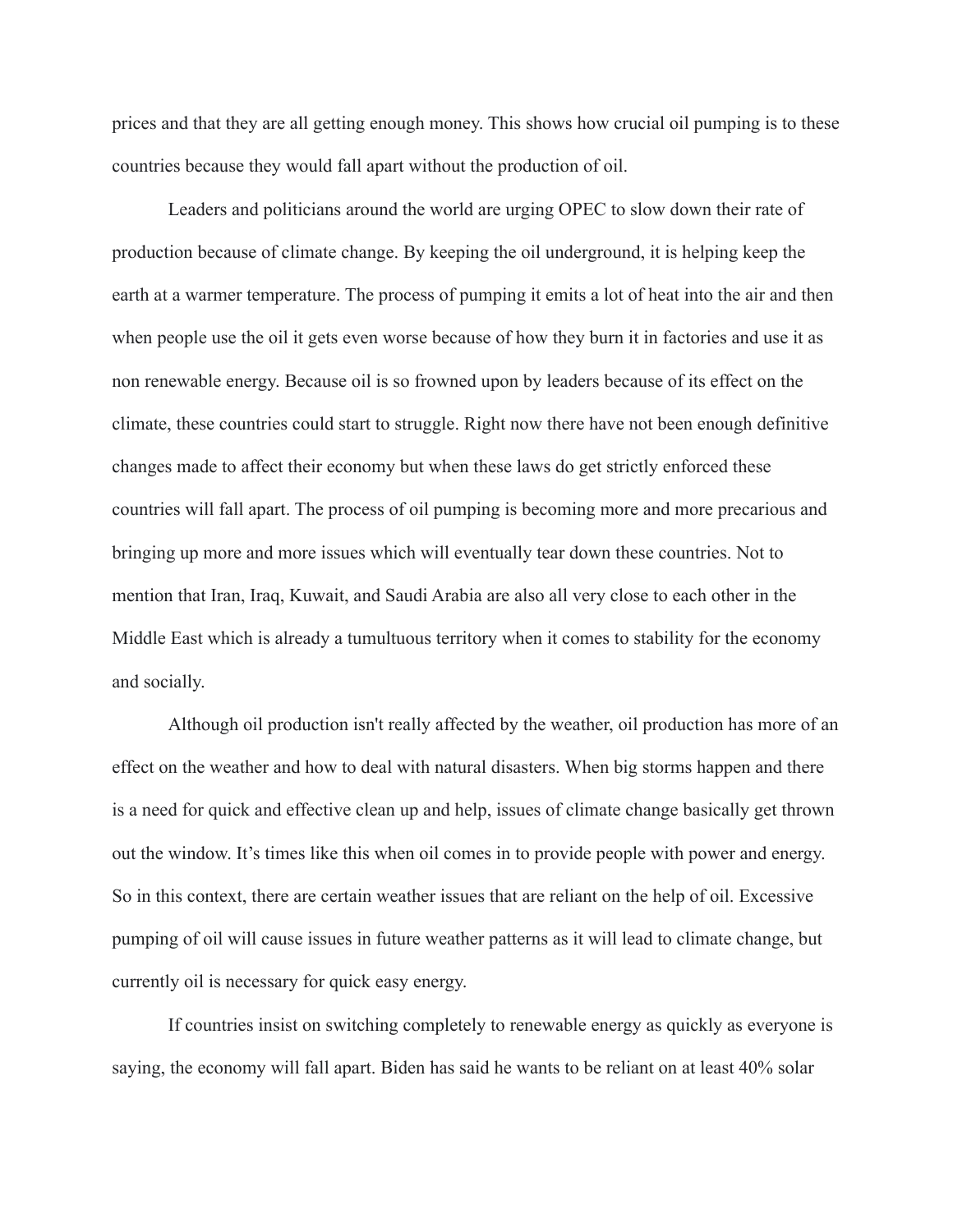energy but the U.S is still OPECs number one importer of oil. This shows that the members of OPEC are not the ones at fault because oil is still in high demand and needs to still be exported for the world to function at this moment. Also, if Biden and the U.S did go up to 40% solar by 2035 like the Biden administration has said, it would be a huge rapid jump and ruin so many other countries. OPEC also has to focus on building up their own countries, societies, and economies and are more concerned with that then the climate issues oil could have in the future because either way they'll be in trouble. If they stop producing oil they'll fall apart, and if they don't stop, they could harm their environment too much to the point of disaster. Right now they are choosing to deal with their most prevalent issues which is the state of their own countries, economy, and providing jobs and wages to their citizens. They cannot be expected to betray their own citizens' quality of life because of other countries that are ruining the planet more than they are. Oil is their only choice.

The best way to try to solve this complex problem is to meet in the middle. Completely jumping from using almost completely oil in the world, to none, makes no sense, but something does have to be done. If the demand on oil goes down they can start to produce less but set prices are a big factor. If oil use goes down, the price can't fall to nothing or it will be a mess. This would be an issue of mainly setting a standard price on oil all around so that these countries couldn't be taken advantage of for their oil when that's all they have. When oil use drops other producers can drop prices more significantly because other producing countries have other sources of wealth to depend on or are in a more stable state in general. OPEC can't afford for prices to drop along with demand so rapidly. Alternate ways for them to keep themselves going needs to be set up before they worry about producing and exporting less oil.

Iran, Iraq, Kuwait, Saudi Arabia and Venezuela are generally not stable countries with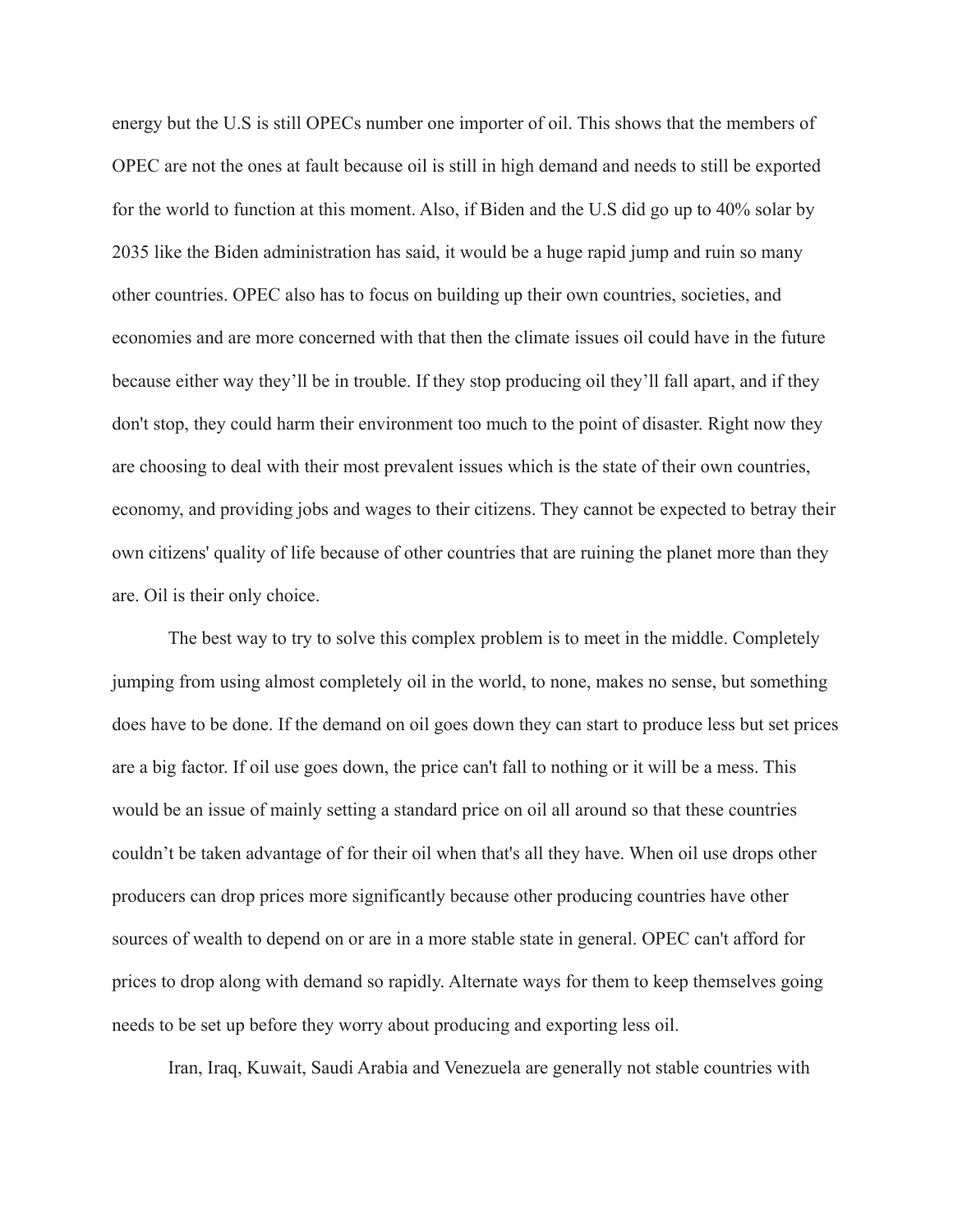many issues other than economy as well. The only thing giving them economic help and some sort of stability is oil.

### **Justice and Human Rights - Mia Lasic-Ellis**

Since OPEC's creation in September 1960, OPEC has set out for "environmental harmony, sustainable development and the eradication of poverty" (OPEC). As currently made up of majorly developed countries, aiding the development of OPEC's own members as well as vulnerable regions through the OPEC Fund is an integral part of the organization. In terms of OPEC's members, with the exception of Saudi Arabia and Iran, each has had the lasting struggles of being infringed upon by imperial powers (WorldPopulation). OPEC has aided these countries in the process of reclaiming their economies through monopolizing their natural resources. These member countries are promised a stable oil market (their main source of income), resulting in overall increased stability (Investopedia). Undoubtedly, increased economic growth has created job opportunities, a necessity to all countries not only for economic purposes but also to relieve social and political pressures. Additionally, given that OPEC provides approximately 40 percent of petroleum exports (EIA), OPEC is aiding the industrialization and strengthening of nearly half the world in the form of oil trade. Alongside its previously stated work, the OPEC Fund targets unprotected areas of the world by providing necessities of development including transportation, education, and energy to over 125 countries. Through care towards internal members, trading partners, and vulnerable areas, OPEC has and continues to support the world using petroleum.

In acknowledgment of the world's environmental crisis, OPEC has enforced change for the good of the planet's future. OPEC has pledged to reduce emissions by 25 percent by the year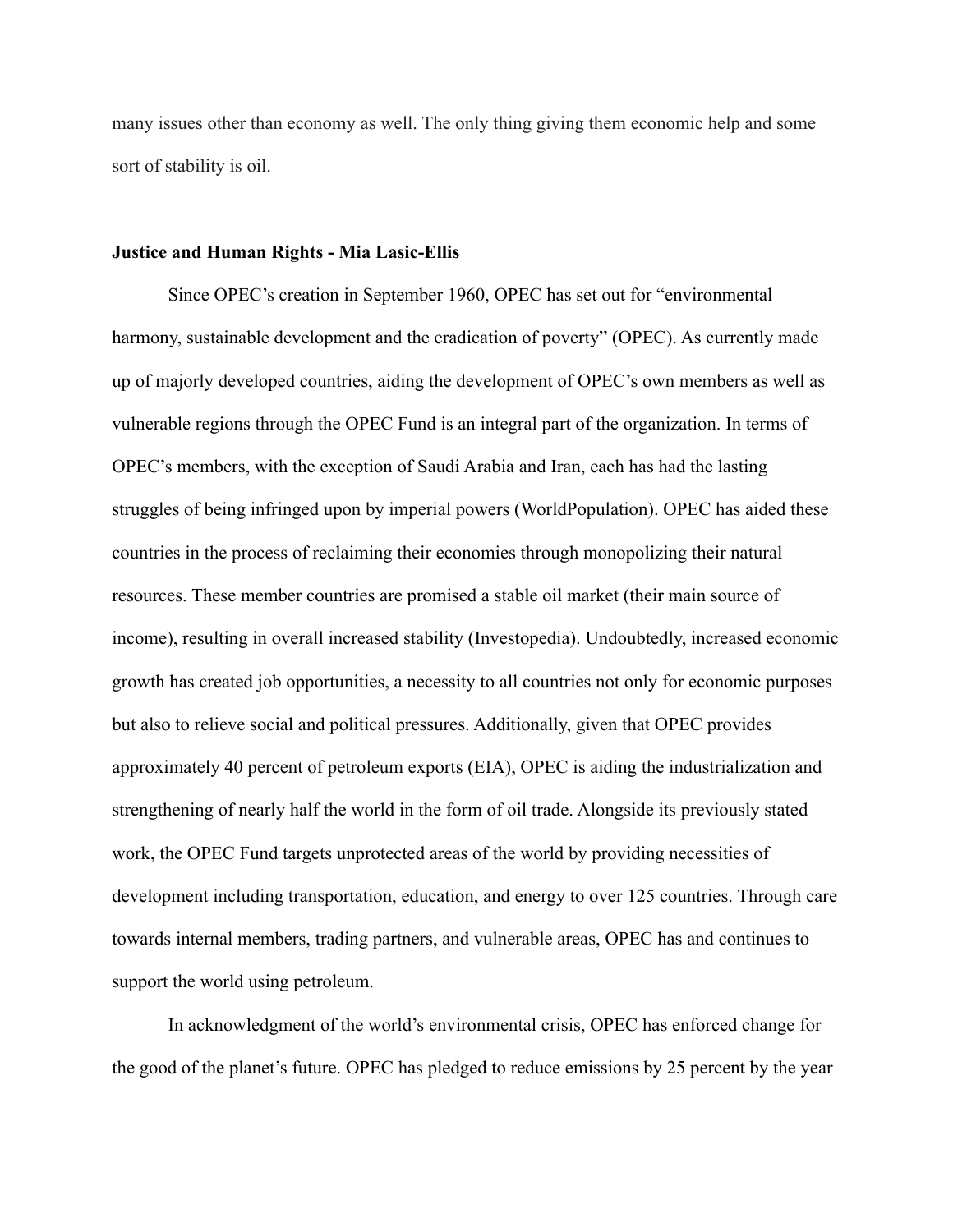2030. Still, being responsible for 40 percent of petroleum exports, and facing underinvestment in drilling (NYT), OPEC has also set out to invest \$122 billion to increase oil and gas production (FP). While OPEC is committed to being as sustainable as possible, the eradication of petroleum is unrealistic and presently detrimental. As previously mentioned, the organization carries the economies of thirteen countries. This goes beyond matters of wealth; it affects the day-to-day lives of individuals for whom we provide jobs. More broadly, the necessity for oil in OPEC's clientele remains its responsibility to upkeep until society has introduced an equally affordable and available energy option. Furthermore, OPEC is devoted to both the improvement of the environment and the continuation of its business to protect those who rely on OPEC.

Through the OPEC Fund established in 1976, OPEC has acknowledged countries as global refugees and paid its dues to those whose debt is owed (OPEC). OPEC, too, being made up of developing countries in development, has empathy for struggling areas who are being hit, not only by climate related issues, but other crises'. OPEC's fund has been aiding countries who have and will suffer from climate change, including the Global South and Small Island States. OPEC has helped the Philippines, one of the top three countries impacted by climate change and has been experiencing typhoons in the recent years (TheHill). In response to Typhoon Haiyan of 2013, OPEC sent emergency aid in the form of grants with the International Federation of Red Cross or the IFRC (OPECFund). More recently, OPEC had offered support to Central America (more specifically Guatemala, Honduras, and Micaragua) concerning Hurricane Eta of 2020 (OPECFund). Lastly, regarding the 2020 flooding crisis in Sudan, OPEC offered financial aid through the IFRC (OPECFund). By responding to climate calamity in these vulnerable areas, OPEC has and continues to support refugees, and so far has invested over \$22 billion in these development projects.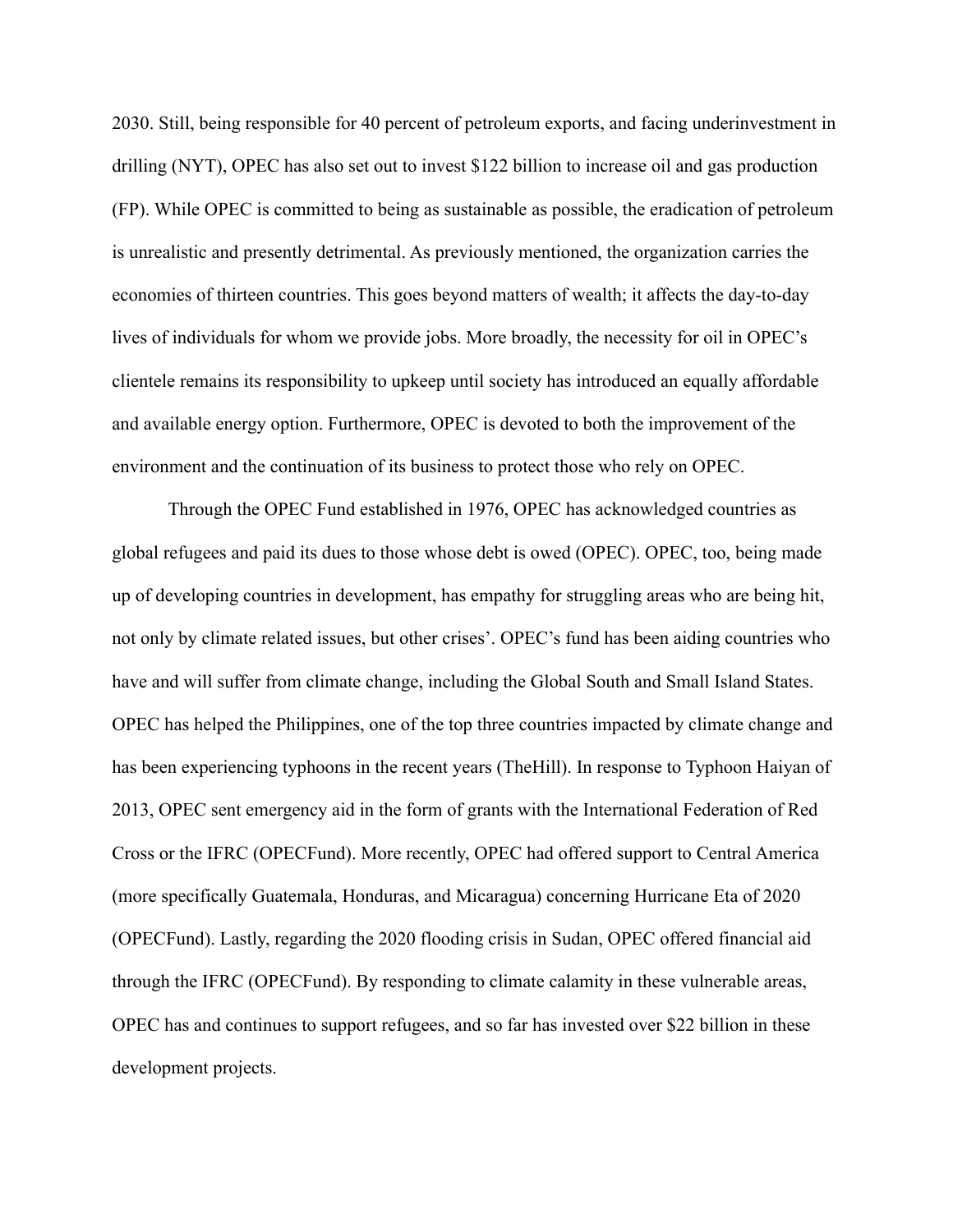As previously emphasized, OPEC is constructed of developing countries who have been severely affected by western imperialism and are presently economically reliant on OPEC's petroleum production. In considering the organization's views of the Global North's responsibility to more vulnerable countries in regards to climate change, OPEC undoubtedly cares a great deal about the issue as established in the last paragraph, and would hope the North does, too. However, OPEC is in a delicate position to voice its position on the Global North (who contributes of 92 percent of global emissions (BAN)) and their responsibilities, as OPEC exported ruffly 20 percent of it's oil to Europe and the Americas in 2020, and are therefore largely economically dependent on the North's business (Statista). Still, seeing as the Global North contains some of the world's largest powers and polluters, such as the United States, shifting part of the responsibility towards countries impacted by climate change to the North would be greatly beneficial to OPEC as it is a far smaller power.

Looking forward, OPEC aims to continue supporting its members economically and socially, provide fairly priced petroleum to nearly half of the world in a controlled market (OPEC), and "meet essential needs" of unprotected areas facing catastrophe due to climate change (OPECFunds). Although OPEC's goals are big, if stronger powers such as the Global North aid in the pursuit to support these at-risk areas, OPEC will be able to continue the essential trade of petroleum while protecting its society.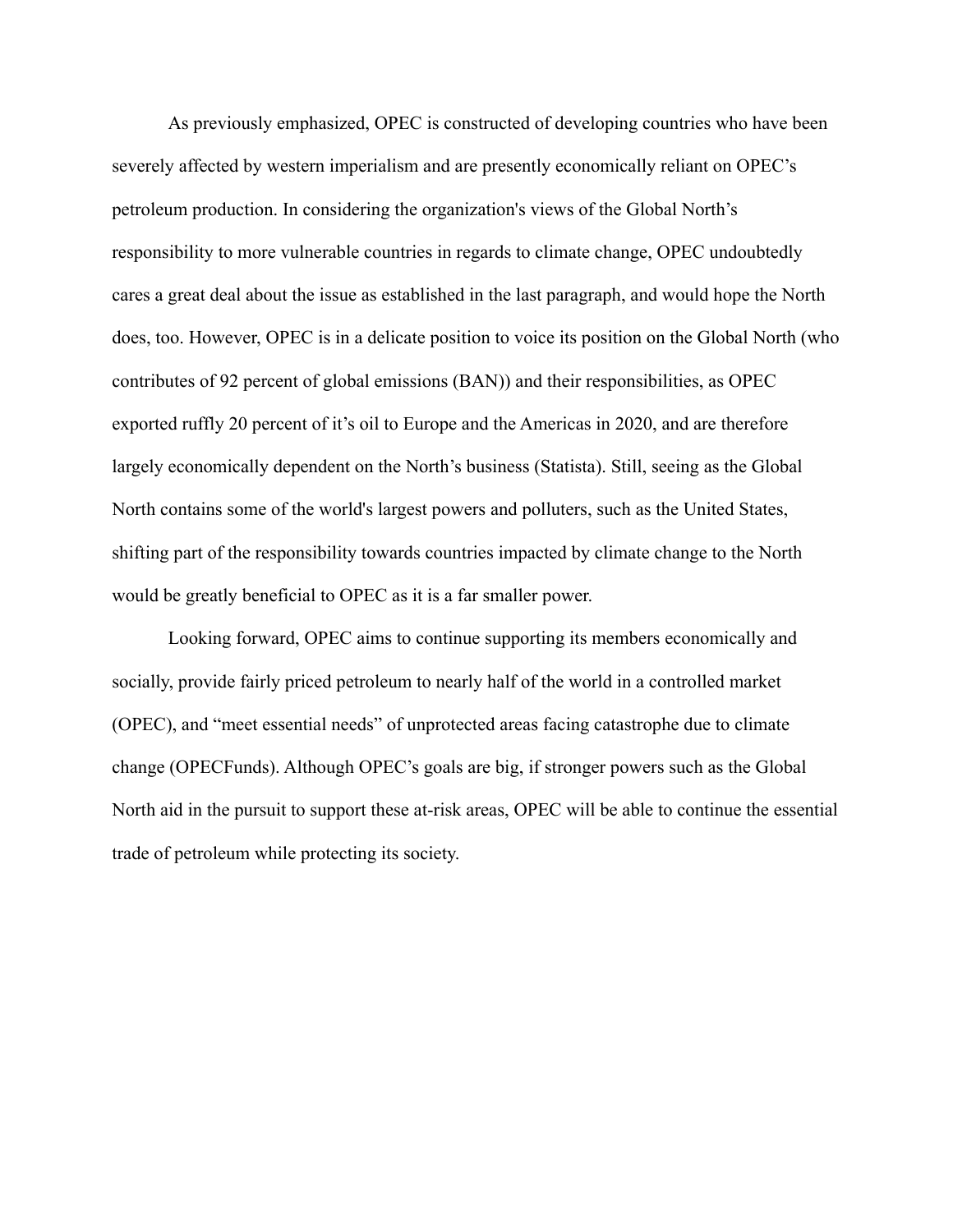## **Bibliography**

## **Background**

admin. "THE MAIN REASON for INDONESIA to LEAVE OPEC." *JURUSAN MANAJEMEN TERBAIK DI SUMUT*, 11 Jan. 2021, manajemen.uma.ac.id/2021/01/the-main-reason-for-indonesia-to-leave-opec/#:~:text=The %20first%20reason%20why%20Indonesia. Accessed 4 Mar. 2022. *Algeria, Ecuador, and OPEC – SSRMC*. ssrmc.wm.edu/algeria-ecuador-and-opec/. Accessed 4 Mar. 2022.

Barkindo, Mohammed Sanusi. "The Future of Energy: Towards a Sustainable Development."

*OPEC*, 2016, https://www.opec.org/opec\_web/en/press\_room/3649.htm.

CNBC. "Angola Will Apply for OPEC Membership." *Www.cnbc.com*, 30 Nov. 2006,

www.cnbc.com/id/15964308. Accessed 4 Mar. 2022.

*Economic and Financial Review Economic and Financial Review*.

"Energy & Financial Markets - Crudeoil - U.S. Energy Information Administration

(EIA)." *Www.eia.gov*,

www.eia.gov/finance/markets/crudeoil/supply-opec.php#:~:text=OPEC%20member%20

countries%20produce%20about.

"Frequently Asked Questions (Faqs) - U.S. Energy Information Administration (EIA)."

*Frequently Asked Questions (FAQs) - U.S. Energy Information Administration (EIA)*,

https://www.eia.gov/tools/faqs/faq.php?id=93&t=6.

"How Does LNG Work?" *Www.rigzone.com*,

www.rigzone.com/training/insight.asp?insight\_id=322&c\_id=.

"OPEC : Congo." *Www.opec.org*, www.opec.org/opec\_web/en/about\_us/5090.htm. Accessed 4 Mar. 2022.

"OPEC : Equatorial Guinea." *Www.opec.org*, www.opec.org/opec\_web/en/about\_us/4319.htm. "OPEC : Libya." *Www.opec.org*,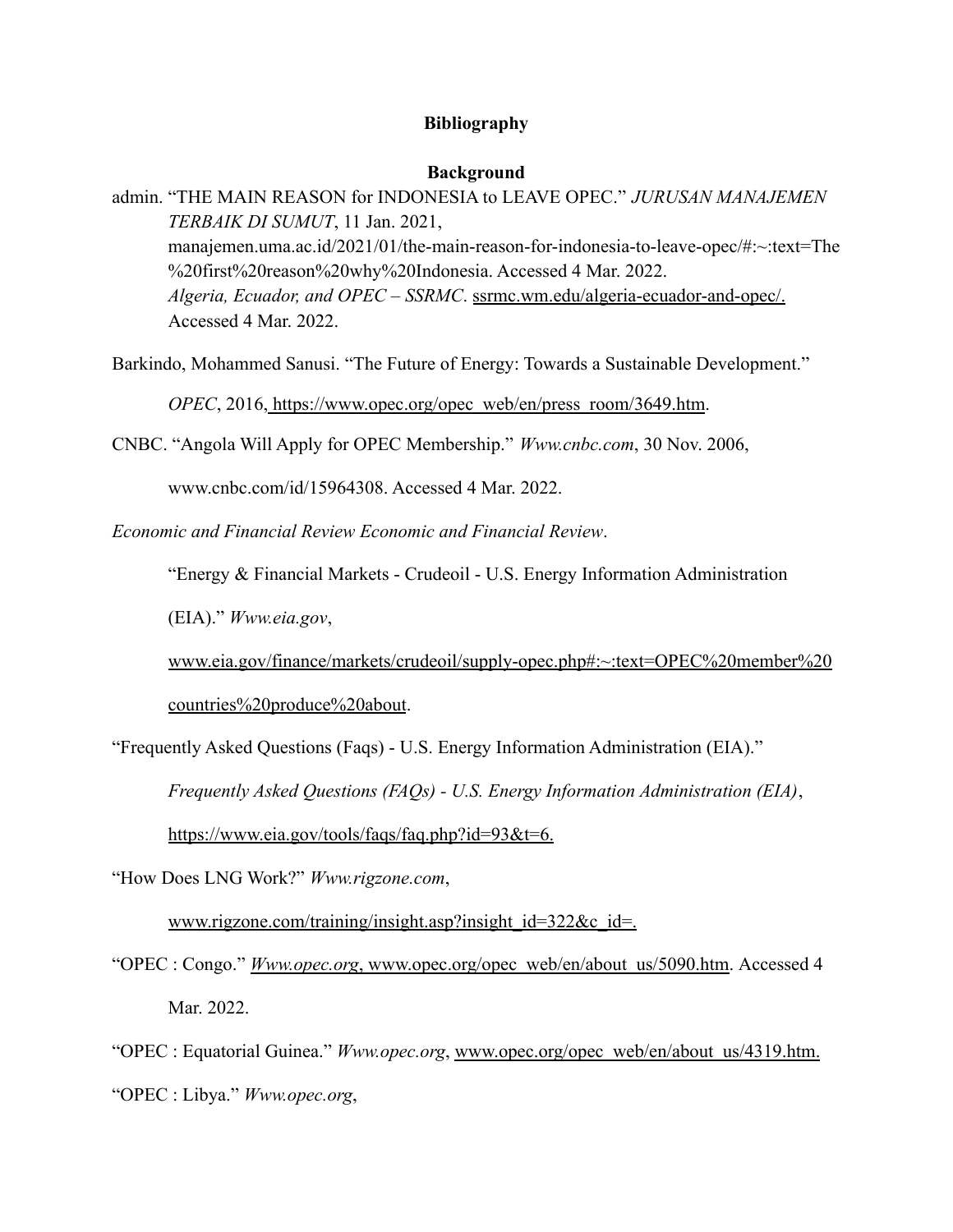www.opec.org/opec\_web/en/about\_us/166.htm#:~:text=Substantial%20revenues%.

Accessed 4 Mar. 2022.

"OPEC Statement to the UN Climate Change Conference (Cop 26/CMP 16/CMA 3)." *OPEC*,

https://www.opec.org/opec\_web/en/press\_room/6704.htm.

- Valencia, Alexandra. "Ecuador to Quit OPEC in 2020 in Search of Bigger Export Revenue." *Reuters*, 1 Oct. 2019, www.reuters.com/article/us-ecuador-opec/ecuador-to-quit-opec-in-2020-in-search-of-big ger-export-revenue-idUSKBN1WG4KB.
- Wright, Steven. "Why Qatar Left OPEC." *Www.aljazeera.com*, www.aljazeera.com/opinions/2018/12/6/why-qatar-left-opec. Accessed 4 Mar. 2022.

# **Global Governance**

- "Angola." *Encyclopædia Britannica*, Encyclopædia Britannica, Inc., https://www.britannica.com/place/Angola.
- Daniel, Will. "Gas Prices Are Already Expected to Top \$5 a Gallon, but Experts Lay out a

Scenario That Could Be Much Worse." *Fortune*, Fortune, 16 Mar. 2022,

https://fortune.com/2022/03/15/gas-prices-top-five-dollars-next-six-months-economic-rip

ples-even-more-dire/.

"Economy of Nigeria." *Encyclopædia Britannica*, Encyclopædia Britannica, Inc.,

https://www.britannica.com/place/Nigeria/Economy.

Friedman, Thomas L. "A Scary Energy Winter Is Coming. Don't Blame the Greens." *The New*

*York Times*, The New York Times, 5 Oct. 2021,

https://www.nytimes.com/2021/10/05/opinion/energy-climate-iran-nuclear.html.

"Government and Society." *Encyclopædia Britannica*, Encyclopædia Britannica, Inc.,

https://www.britannica.com/place/Iran/Government-and-society.

"Government and Society." *Encyclopædia Britannica*, Encyclopædia Britannica, Inc.,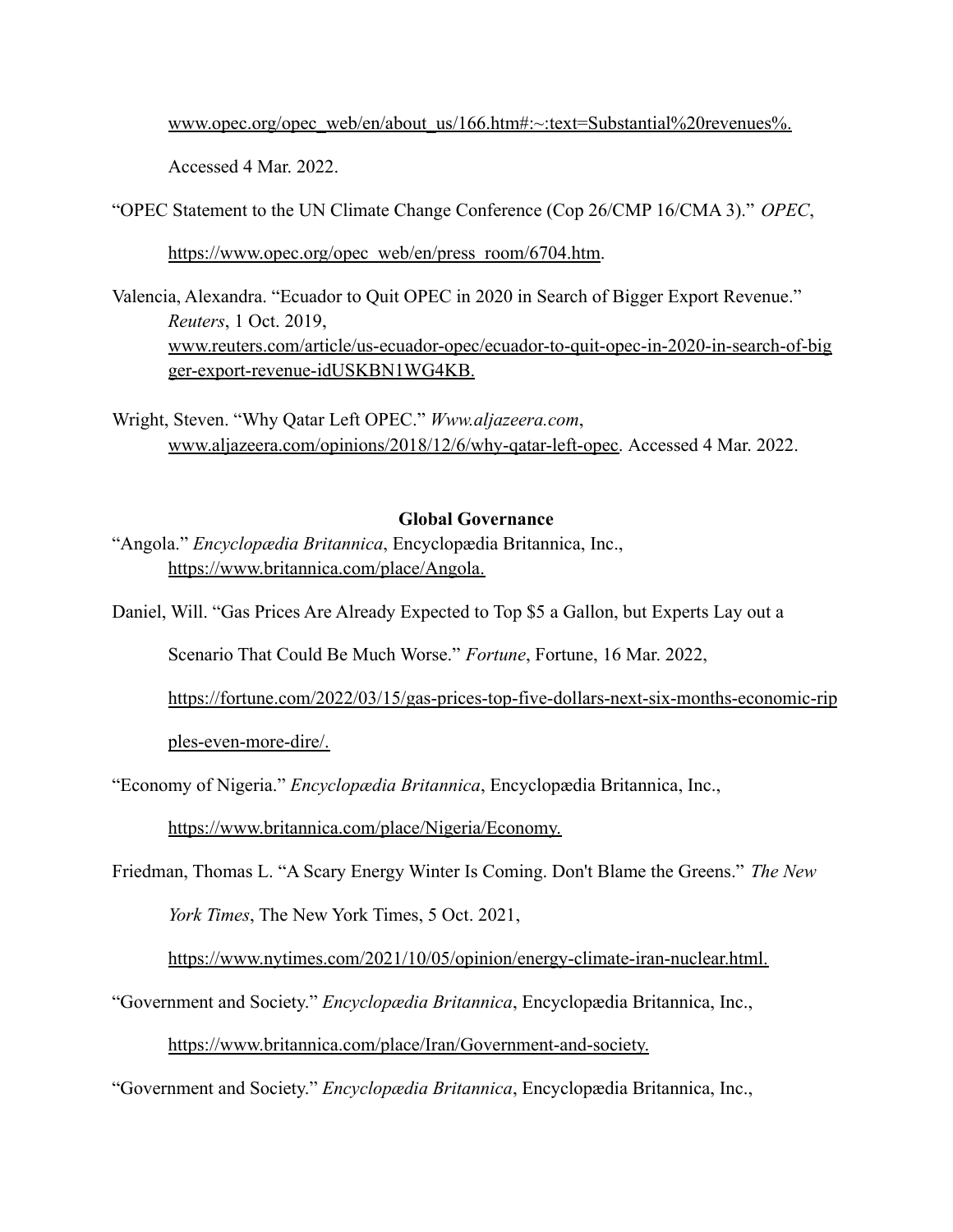https://www.britannica.com/place/Iraq/Government-and-society.

"Government and Society." *Encyclopædia Britannica*, Encyclopædia Britannica, Inc.,

https://www.britannica.com/place/Saudi-Arabia/Government-and-society.

Hubbard, Ben, et al. "Fierce Foes, Iran and Saudi Arabia Secretly Explore Defusing Tensions."

*The New York Times*, The New York Times, 1 May 2021,

https://www.nytimes.com/2021/05/01/world/middleeast/Saudi-Iran-talks.html?searchRes ultPosition=8.

"Labour and Taxation." *Encyclopædia Britannica*, Encyclopædia Britannica, Inc.,

https://www.britannica.com/place/Kuwait/Labour-and-taxation#ref93652.

"OPEC Statement to the UN Climate Change Conference (Cop 26/CMP 16/CMA 3)." *OPEC*,

OPEC, https://www.opec.org/opec\_web/en/press\_room/6704.htm.

"Organization of the Petroleum Exporting Countries (OPEC): Jodi." *Joint Organizations Data*

*Initiative (JODI)*, https://www.jodidata.org/about-jodi/partners/opec.aspx.

Peterson, J.E. and Crystal, Jill Ann. "United Arab Emirates". Encyclopedia Britannica, 6 Mar. 2022, https://www.britannica.com/place/United-Arab-Emirates. Accessed 6 March 2022.

"Solar Lanterns to Bring Clean Energy and Safety to IDP Communities in Mogadishu - OPEC Fund for International Development." *Https://Opecfund.org*, https://opecfund.org/media-center/press-releases/2017/solar-lanterns-to-bring-clean-energ y-and-safety-to-idp-communities-in-mogadishu.

"Venezuela's Isolated Indigenous Groups under Siege from Miners, Disease and Guerrillas."

*Mongabay Environmental News*, 24 June 2019,

https://news.mongabay.com/2019/06/venezuelas-isolated-indigenous-groups-under-siege-

from-miners-disease-and-guerrillas/.

Yee, Vivian, and Mohammed Abdusamee. "Libya Slides Deeper into Chaos as Parliament Picks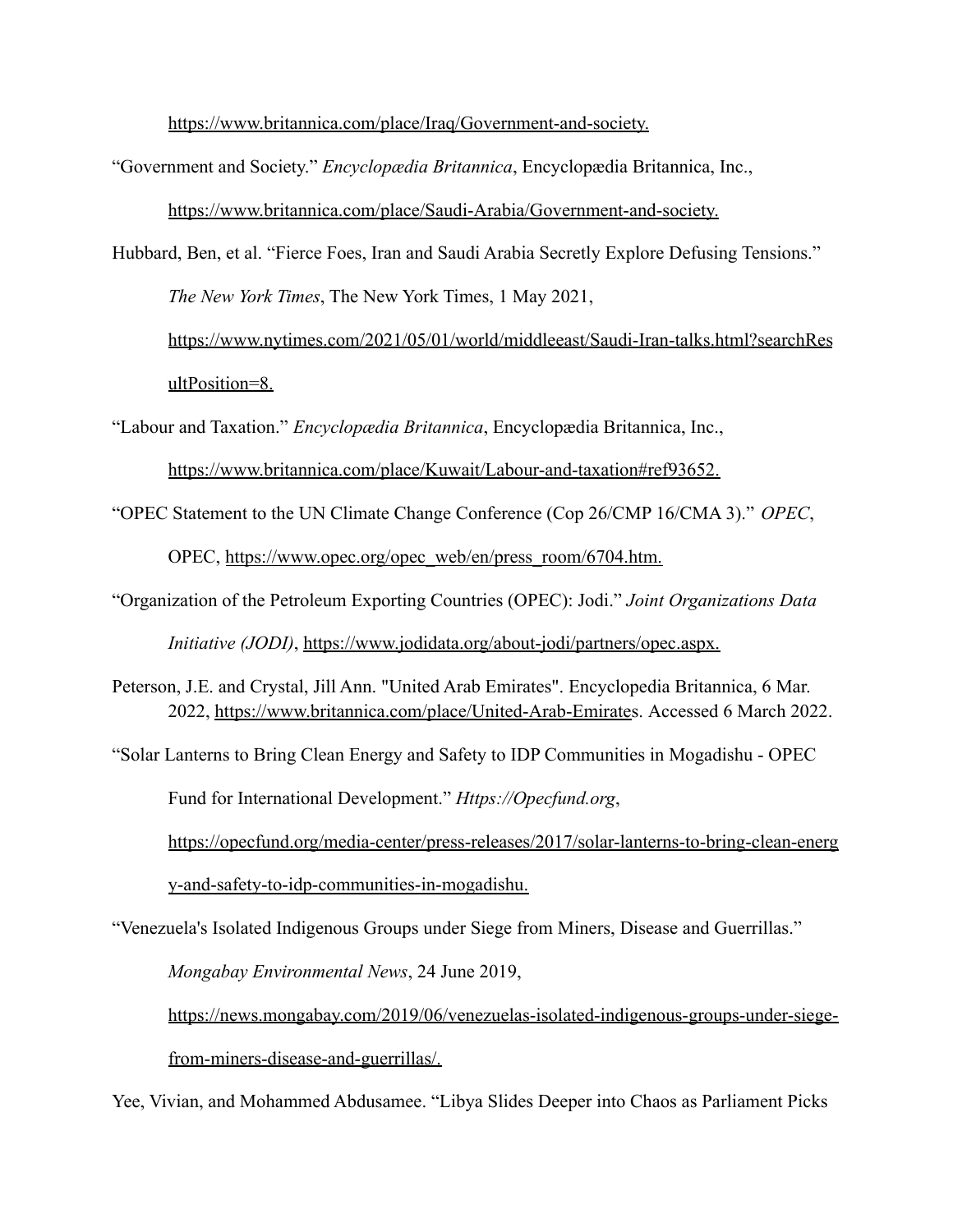New Government." *The New York Times*, The New York Times, 10 Feb. 2022,

https://www.nytimes.com/2022/02/10/world/middleeast/libya-tripoli-parliament-election. html.

## **Security**

Barbosa, Filipe, et al. "Oil and Gas after COVID-19: The Day of Reckoning or a New Age of

Opportunity?" *McKinsey & Company*, McKinsey & Company, 9 June 2020,

https://www.mckinsey.com/industries/oil-and-gas/our-insights/oil-and-gas-after-covid-19 the-day-of-reckoning-or-a-new-age-of-opportunity.

Fadel, Leila, and Steve Inskeep. "News Brief: Putin Says U.S. Is Stoking War, Black Coach Sues

NFL, OPEC Meeting." NPR, NPR, 2 Feb. 2022,

https://www.npr.org/2022/02/02/1077522515/morning-news-brief.

McDonnell, Tim. "The Oil Market's Wild Pandemic Ride Is about to Take Another Turn."

*Quartz*, Quartz, 3 Mar. 2021, https://qz.com/1979803/how-did-opec-respond-to-the-pandemic/.

Mchugh, David. "Caution from OPEC+ Producers to Keep Oil Prices High." *AP NEWS*,

Associated Press, 2 Feb. 2022,

https://apnews.com/article/russia-ukraine-business-europe-prices-opec-24b60b5cf1ffbebb 5b403a04c29084ad.

Said, Summer, and Benoit Faucon. "OPEC, Allies Agree to Pump More Oil amid Supply

Concerns." *The Wall Street Journal*, Dow Jones & Company, 2 Feb. 2022,

https://www.wsj.com/articles/opec-allies-to-pump-more-oil-amid-supply-concerns-over-r

ussia-ukraine-crisis-11643810870.

Sanusi Barkindo, Mohammad. "Speech by OPEC Secretary General." *OPEC*, 2 Sept. 2017,

https://www.opec.org/opec\_web/en/press\_room/4207.htm.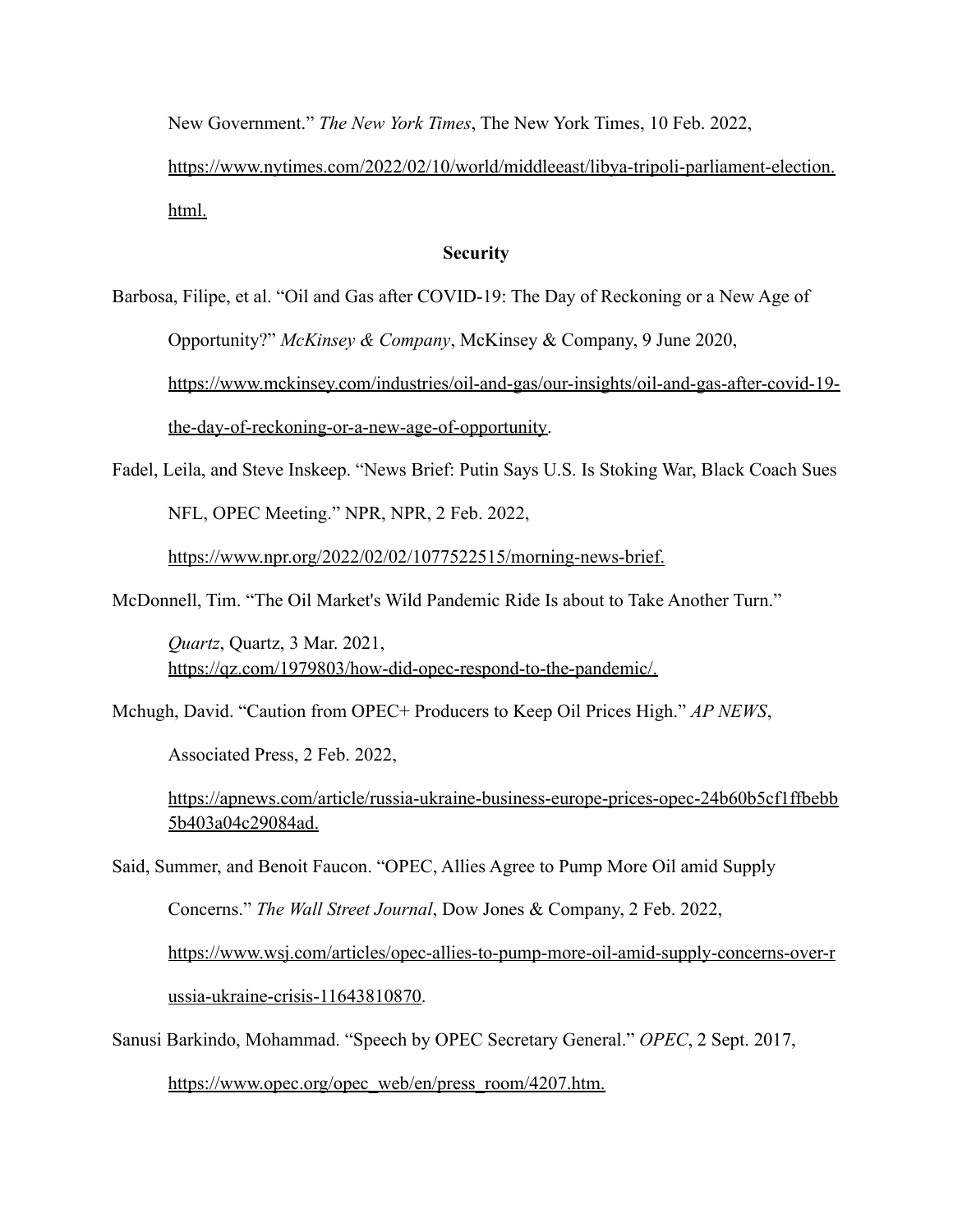## **Agriculture and Food Security**

Clemente, Jude. "Three Reasons Oil Will Continue to Run the World." *Forbes*, www.forbes.com/sites/judeclemente/2015/04/19/three-reasons-oil-will-continue-to-run-th e-world/?sh=4a8dd69743f9. Accessed 4 Mar. 2022.

Hoffman, Joe. "Potential Health and Environmental Effects of Hydrofracking in the Williston

Basin, Montana." *Case Studies*, 15 Feb. 2019,

serc.carleton.edu/NAGTWorkshops/health/case\_studies/hydrofracking\_w.html.

- Independent Petroleum Association of America. "Fracking | What Is Fracking? | Shale Oil and Natural Gas | IPAA." *Independent Petroleum Association of America*, 2018, www.ipaa.org/fracking/.
- "OPEC : Energy Security and Supply." *Www.opec.org*, www.opec.org/opec\_web/en/862.htm. Accessed 4 Mar. 2022.
- "OPEC : OPEC's Commitment." *Www.opec.org*, www.opec.org/opec\_web/en/press\_room/839.htm. Accessed 4 Mar. 2022.

"Pesticides | U.S. Geological Survey." *Www.usgs.gov*,

www.usgs.gov/centers/ohio-kentucky-indiana-water-science-center/science/pesticides#:~: text=Pesticides%20Active&text=About%201%20billion%20pounds%20of. Accessed 4 Mar. 2022.

"UN Report: Pandemic Year Marked by Spike in World Hunger." *Www.who.int*,

www.who.int/news/item/12-07-2021-un-report-pandemic-year-marked-by-spike-in-world -hunger#:~:text=Overall%2C%20more%20than%202.3%20billion.

# **Economic Development**

"The Future of the Oil Industry." *The Economist*, The Economist Newspaper,

https://www.economist.com/leaders/2020/04/18/the-future-of-the-oil-industry?gclid=Cj0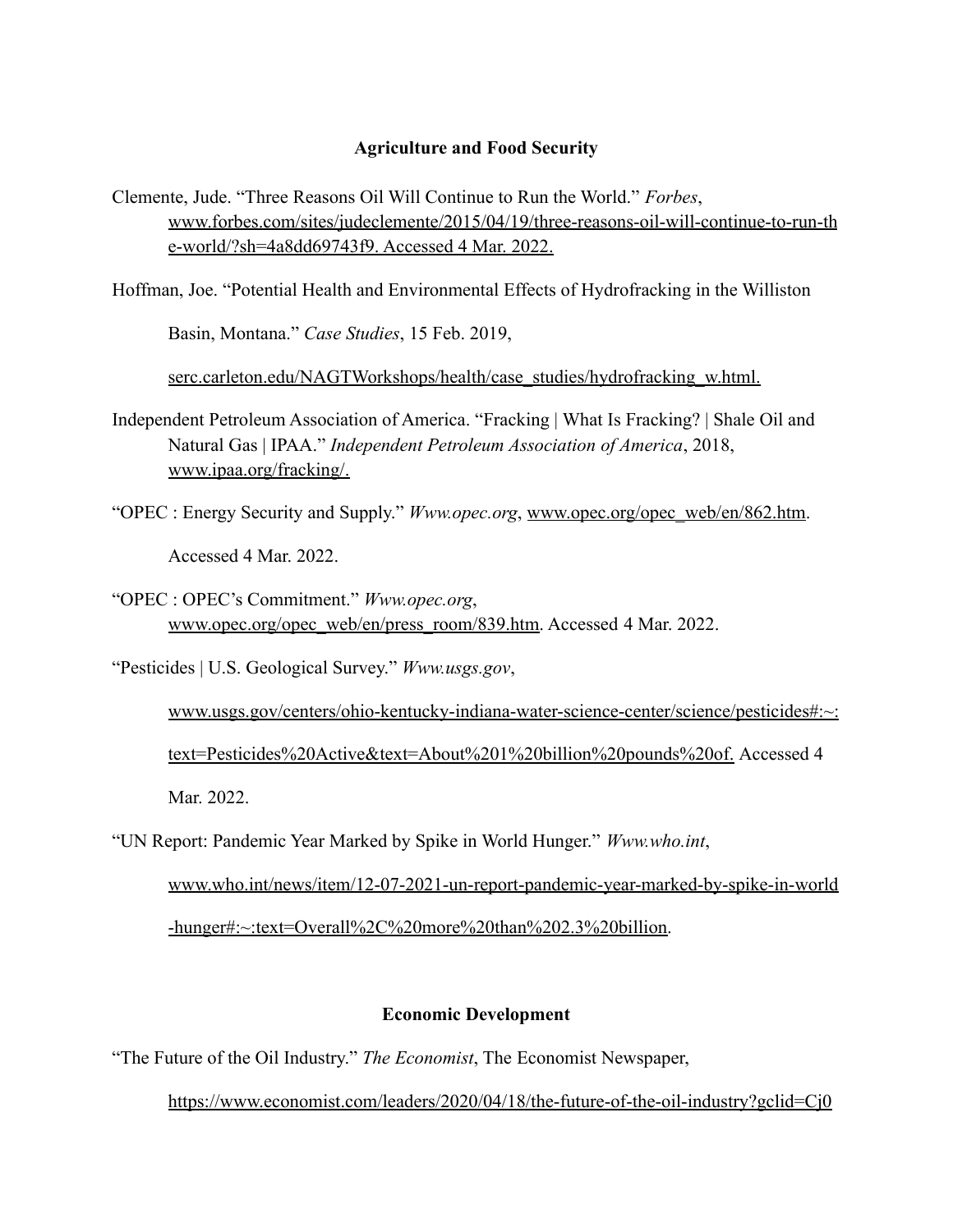# KCQiAjJOQBhCkARIsAEKMtO0VS-Z4Rjj2QN\_v4Wiw84NsYFmo5nsIHfRgGuv3eEu sOKxnj7M4y5YaAtLoEALw\_wcB&gclsrc=aw.ds.

Daniel Welsby PhD Candidate in Energy Systems, et al. "Climate Change: Ditch 90% of World's Coal and 60% of Oil and Gas to Limit Warming to 1.5°C – Experts." *The Conversation*, 9 Sept. 2021,

https://theconversation.com/climate-change-ditch-90-of-worlds-coal-and-60-of-oil-and-g as-to-limit-warming-to-1-5-c-experts-167494.

Saleh, Mariam. "Algeria: Employment by Sector." *Statista*, 29 Nov. 2021,

https://www.statista.com/statistics/1178481/employment-in-algeria-by-sector/.

Sabga, Patricia. "The Bill Comes Due for Saudi Arabia's Oil Price War." *OPEC | Al Jazeera*, Al Jazeera, 11 May 2020,

https://www.aljazeera.com/economy/2020/5/11/the-bill-comes-due-for-saudi-arabias-oilprice-war.

Person, and Nichola Groom. "Solar Could Be 40% of U.S. Power by 2035 -Biden Administration." *Reuters*, Thomson Reuters, 17 Aug. 2021, https://www.reuters.com/business/energy/solar-could-be-40-us-power-by-2035-biden-ad ministration-2021-08-17/.

Horner, Will. "Ukraine War Could Severely Hurt Global Growth and Oil Demand, OPEC Says." *The Wall Street Journal*, Dow Jones & Company, 15 Mar. 2022, https://www.wsj.com/articles/ukraine-war-could-severely-hurt-global-growth-and-oil-de mand-opec-says-11647356534.

"OPEC Output Hit 30-Year High during the Saudi-Russia Price War." *World Oil - Upstream News*,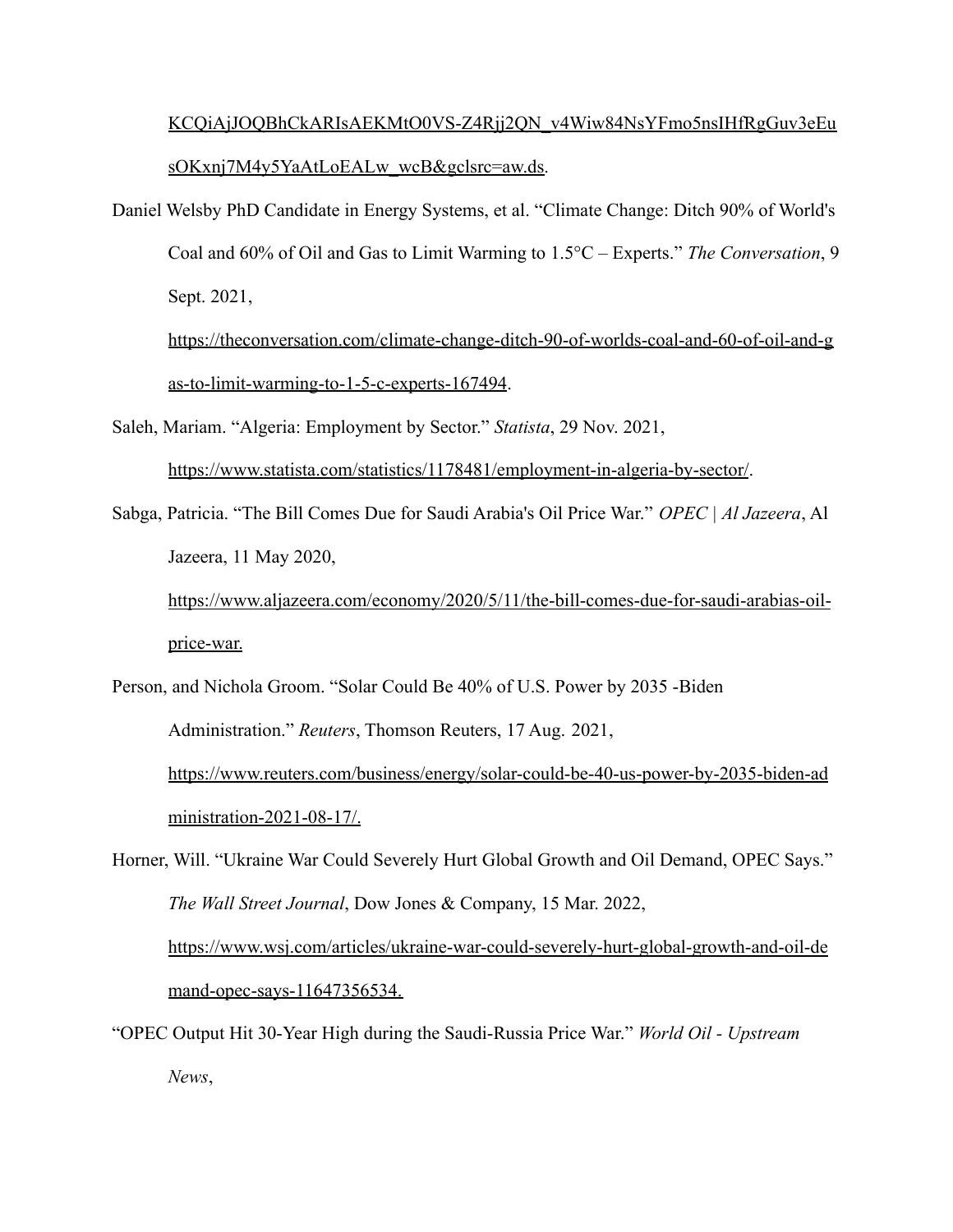https://www.worldoil.com/news/2020/5/1/opec-output-hit-30-year-high-during-the-saudirussia-price-war.

## **Justice and Human Rights**

Admin, BAN. "The Global North's Environmental Impact on the Global South." *Basel Action Network*, Basel Action Network, 29 Apr. 2021,

https://www.ban.org/news/2021/4/20/the-global-norths-environmental-impact-on-the-glo bal-south.

*Countries Never Colonized 2022*,

https://worldpopulationreview.com/country-rankings/countries-never-colonized.

"Emergency Aid Grant in Response to Hurricane Eta in Central America - OPEC Fund for International Development." *Https://Opecfund.org*,

https://opecfund.org/operations/list/emergency-aid-grant-in-response-to-hurricane-eta-incentral-america.

"Emergency Aid Grant in Response to Hurricane Eta in Central America - OPEC Fund for International Development." *Https://Opecfund.org*,

https://opecfund.org/operations/list/emergency-aid-grant-in-response-to-hurricane-eta-incentral-america.

Hayes, Adam. "Organization of the Petroleum Exporting Countries (OPEC)." *Investopedia*, Investopedia, 8 Feb. 2022,

https://www.investopedia.com/terms/o/opec.asp#:~:text=OPEC%20coordinates%20and% 20consolidates%20the,are%20both%20efficient%20and%20economic.

"The OPEC Fund for International Development at a Glance - OPEC Fund for International Development." *Https://Opecfund.org*, *https://opecfund.org/who-we-are/at-a-glance.*

"The OPEC Fund." *OPEC*, https://www.opec.org/opec\_web/en/about\_us/716.htm.

"OPEC's Role and the Challenges We Face in the Petroleum Industry." *OPEC*,